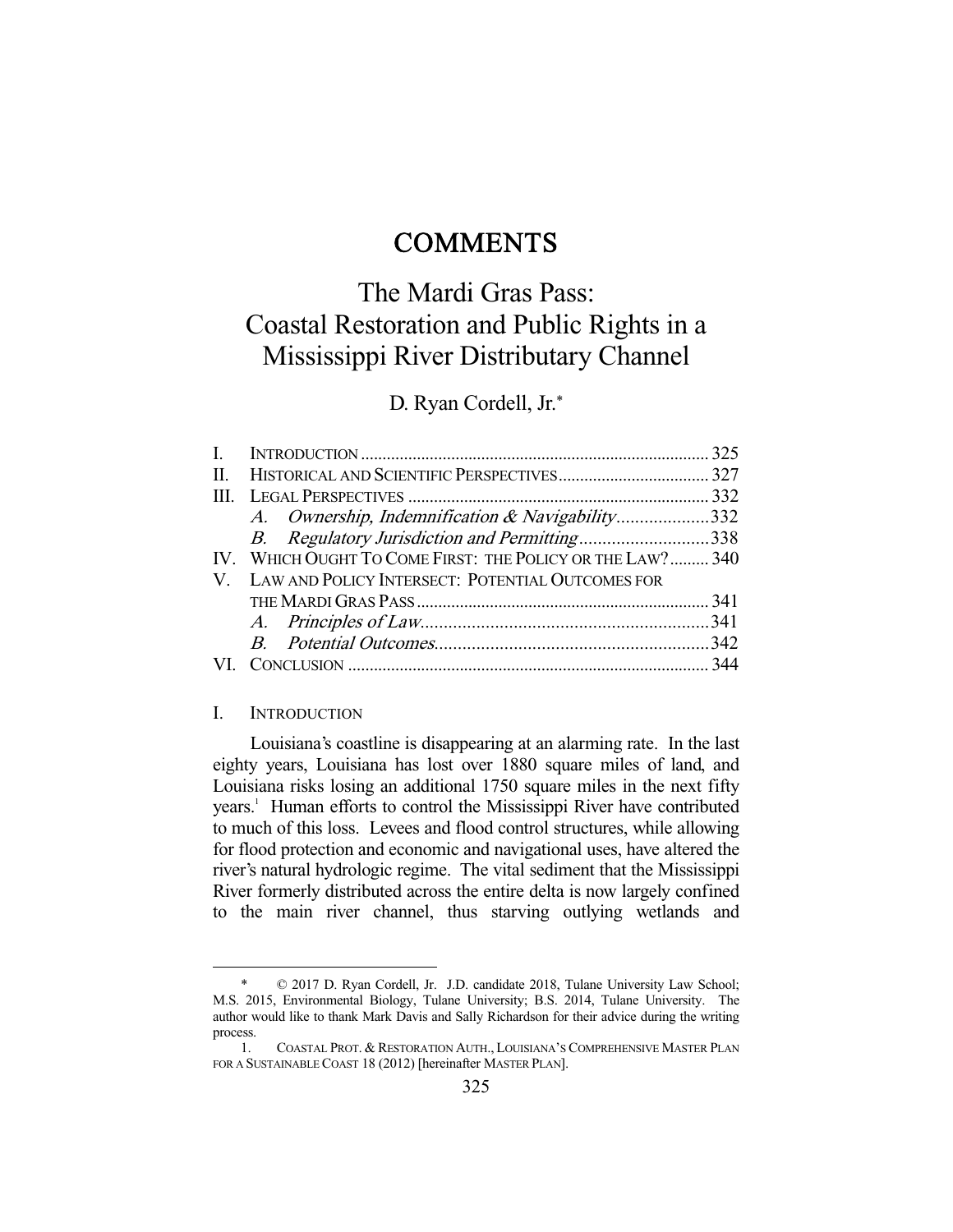accelerating deteriorative processes, such as subsidence, sea level rise, and saltwater intrusion.<sup>2</sup>

 Increased public scrutiny of Louisiana's vanishing coastline, especially after Hurricanes Rita and Katrina, prompted the Louisiana Legislature to form the Coastal Protection and Restoration Authority (CPRA) in late 2005.<sup>3</sup> The CPRA's mandate is to develop, implement, and enforce a comprehensive coastal protection and restoration Master Plan (Master Plan).<sup>4</sup> One of the fundamental elements of the Master Plan is the construction along the Mississippi River of several large river diversions that are designed to capture and distribute sediment into coastal basins. Proponents of the diversions argue that they are the most efficient way to quickly build large quantities of coastal land. Opponents are concerned that the sudden introduction of large volumes of fresh water into saltwater coastal areas will negatively impact local industries, such as commercial fishing and oyster farming.<sup>5</sup> Cost is also a major factor in the river diversion controversy because project costs for each diversion can exceed hundreds of millions of dollars.<sup>6</sup>

 On Mardi Gras day in 2012, the Mississippi River overran its east bank downstream of New Orleans.<sup>7</sup> The breach, subsequently named "Mardi Gras Pass" (MGP), formed when floodwaters overwhelmed a road and culvert, and the floodwaters began to pour into the adjacent Bohemia spillway and surrounding saltwater marsh. Since its formation, the width and the volume of water that the MGP carries has continued to increase.<sup>8</sup> The MGP represents an interesting development in the CPRA's mission to restore the Louisiana's coastal marshes. On one hand, the MGP appears to be a boon for coastal restoration because the Mississippi

 <sup>2.</sup> Id. at 18.

 <sup>3.</sup> History, COASTAL PROTECTION & RESTORATION AUTHORITY, http://coastal.la.gov/ about/history/ (last visited Apr. 14, 2017).

 <sup>4.</sup> About CPRA, COASTAL PROTECTION & RESTORATION AUTHORITY, http://coastal.la. gov/about/ (last visited Apr. 14, 2017).

 <sup>5.</sup> MASTER PLAN, supra note 1, at 104.

 <sup>6.</sup> Id. at 132.

<sup>7.</sup> Mark Schleifstein, Mississippi River Creates Its Own Diversion at Bohemia, TIMES PICAYUNE (Mar. 13, 2012), http://www.nola.com/environment/index.ssf/2012/03/river\_creates\_ its own diversio.html.

<sup>8.</sup> See EZRA BOYD ET AL., SUMMARY OF OBSERVED DEPTHS AND WIDTHS MARDI GRAS PASS IN THE BOHEMIA SPILLWAY, SOUTHEAST LOUISIANA: JANUARY 2013 UPDATE 4 (2013); FELIX CRETINI ET AL., SUMMARY OF OBSERVED CHANNEL DIMENSIONS IN MARDI GRAS PASS IN THE BOHEMIA SPILLWAY, SOUTHEAST LOUISIANA: NOVEMBER 14 & 15, 2016 7 (2016); IOANNIS Y. GEORGIOU ET AL., MEASUREMENTS OF LATERAL FLOW FROM THE MISSISSIPPI RIVER AT MARDI GRAS PASS IN THE BOHEMIA SPILLWAY USING SYNOPTIC ADCP 3 (2016), http://www.saveour lake.org/PDF-documents/our-coast/Mardi%20Gras%20Pass%20Survey%20November%2014, %202016\_survey16%20(1).pdf.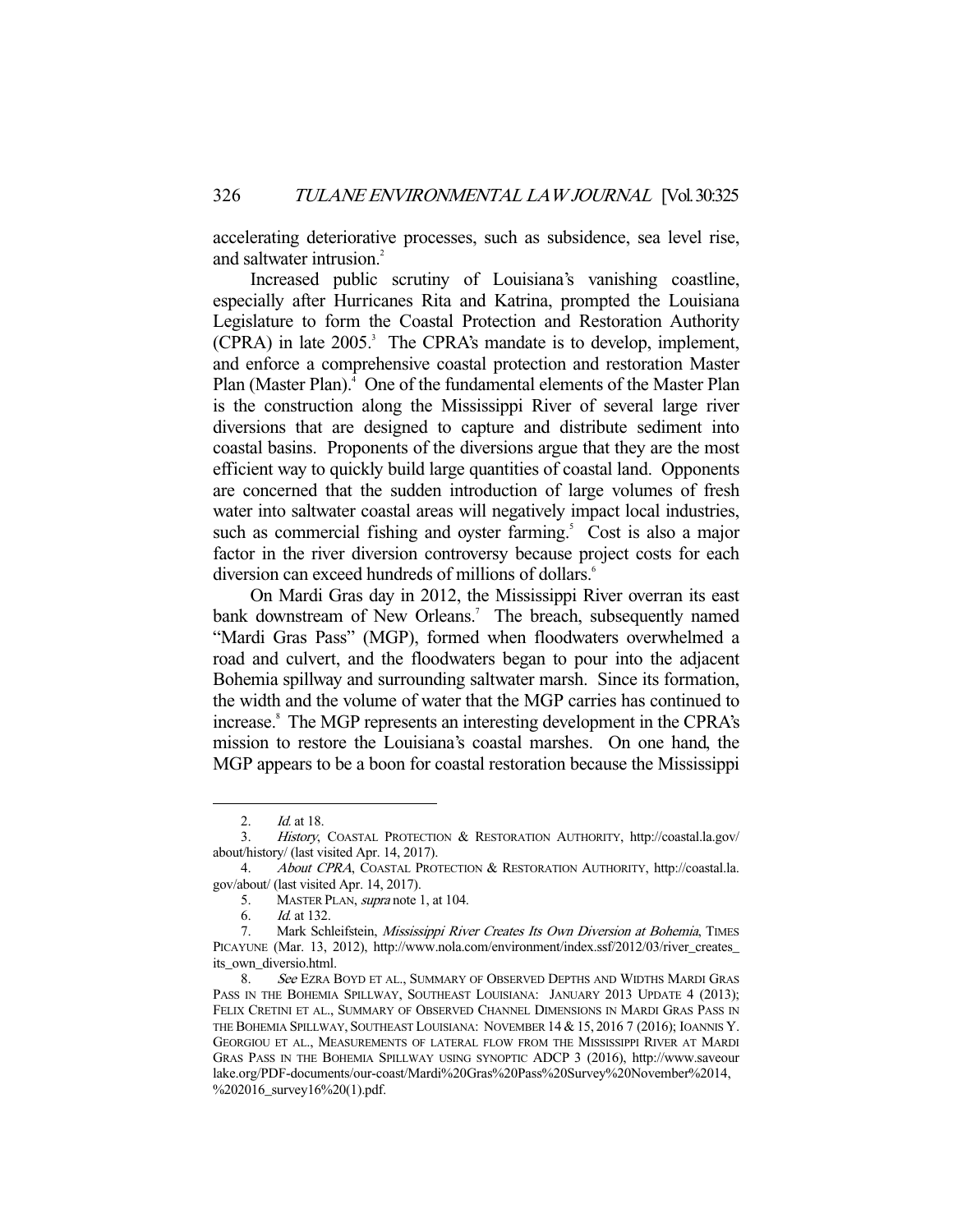River created a free sediment diversion that the state had proposed to build for hundreds of millions of dollars. On the other hand, the MGP may be poorly located, impossible to properly manage, and may impermissibly interfere with the overall hydrologic and sedimentary regime of the Master Plan.

 Cost-effective coastal restoration is not the only issue surrounding the formation of the MGP. In breaching its banks, the Mississippi River created a new distributary channel that cuts across private property and prevents land access to a local oilfield.<sup>9</sup> The presence of the MGP distributary channel thus raises legal questions, including the ownership of the newly created channel, the possibility of private indemnification, the navigability of the new channel, regulatory jurisdiction, and permitting requirements. Unfortunately, Louisiana law does not provide clear answers to all of these important legal questions.

 The resolution of the legal issues surrounding the MGP is important for determining the future of the MGP and future natural river diversions. In addition, delineating the legal landscape surrounding the MGP will have important implications for public policy and the overall effort to restore coastal Louisiana. This Comment will discuss the law governing distributary channels of navigable rivers in Louisiana, including the extent of the current law's applicability. This Comment will further discuss the public policy surrounding the maintenance or closure of the MGP and the law's strengths and weaknesses in dictating policy and potential outcomes.

## II. HISTORICAL AND SCIENTIFIC PERSPECTIVES

 The Louisiana coastline is a vital regional and national asset of economic and ecological importance. The coast is responsible for 20% of the nation's waterborne commerce, 26% of continental U.S. commercial fishing, and 90% of the nation's outer continental oil and gas production. Additionally, the coast provides critical habitat for five million migratory waterfowl and countless other species.<sup>10</sup> More than two million people call the Louisiana coast their home, and the coast's marshes and waterways are critical to local history and culture.<sup>11</sup>

 Several processes, both natural and man-made, have led to the diminution of the Louisiana coastline. Centuries of efforts to control the

<sup>9.</sup> See John Snell, Real or Man-made? The Mississippi's "Gift" to Louisiana Creates Controversy (Feb. 27, 2013, 8:39 PM), http://www.fox8live.com/story/21419566/real-or-manmade-the-mississippis-gift-to-louisiana-creates-controversy.

 <sup>10.</sup> MASTER PLAN, supra note 1, at 20.

 <sup>11.</sup> Id.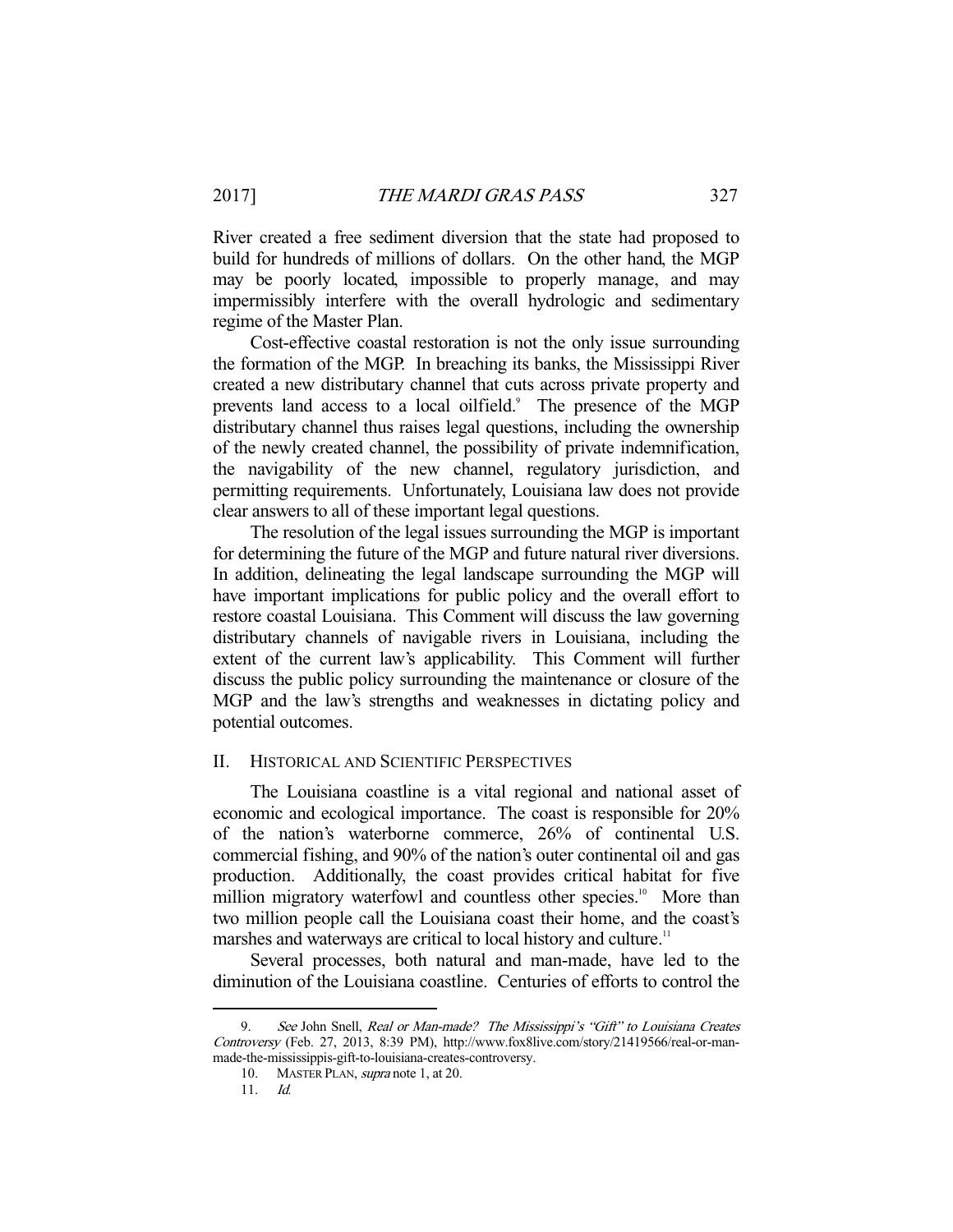Mississippi River and other rivers, while providing for flood control as well as economic and navigational uses, have disturbed the natural hydrological and sedimentary distribution regimes. While leveeing and channelization of rivers alleviates immediate concerns related to safety and shipping, it prevents vital sediment from being distributed by floodwaters across the entire deltaic region.<sup>12</sup> That is, instead of accreting and building land in outer marshlands, sediment generally remains within the confines of the Mississippi River channel. In the absence of land-building, deteriorative processes have greatly diminished the size of Louisiana's coastal habitat. Canal dredging and energy exploration have weakened marshes already challenged by sea level rise, subsidence, hurricanes, and invasive species.<sup>13</sup> Because of the vital importance of the Louisiana coast, immediate action must be taken to stem the tide of coastal land loss and commence restoration.

 The Master Plan issued in 2012 by the CPRA examines and adopts a portfolio of different strategies to prevent further coastal loss and to begin to build and restore the Louisiana coast.<sup>14</sup> These strategies include barrier island and oyster reef creation, channel realignment, bank stabilization, and sediment dredging and replacement.<sup>15</sup> Perhaps the most critical restoration technique, however, is the use of sediment diversions.<sup>16</sup> Sediment diversions are structures that allow river water, sediments, and nutrients to flow out of the river and into adjacent wetlands.<sup>17</sup> Diversions harness the power of the river and mimic the natural processes which originally built the state's coastal marshes.<sup>18</sup>

 Using predictive modeling techniques, the CPRA compared several plans both with and without sediment diversions to assess relative impacts on land-building and ecosystem services. The CPRA found that a restoration strategy utilizing non-diversion techniques would provide little to no increase from the level of ecosystem services predicted in the absence of any restoration strategy. More importantly, however, utilizing such a non-diversion approach cut land-building projections down to 340 square miles as compared to 630 square miles achieved under an

-

18. Id.

<sup>12.</sup> *Id.* at 18.

<sup>13.</sup>  $\frac{Id}{14}$ .  $\frac{Id}{14}$ .

Id. at 68-70.

 <sup>15.</sup> Id. at 68-69.

 <sup>16.</sup> Although many stakeholders recognize distinctions between sediment diversions and freshwater diversions, the terms should be considered synonymous for the purposes of this Comment.

 <sup>17.</sup> RESTORE THE MISS. RIVER DELTA, RESTORATION SOLUTIONS: SEDIMENT DIVERSIONS 1 (2012), http://www.mississippiriverdelta.org/files/2012/05/Sediment-Diversion.pdf.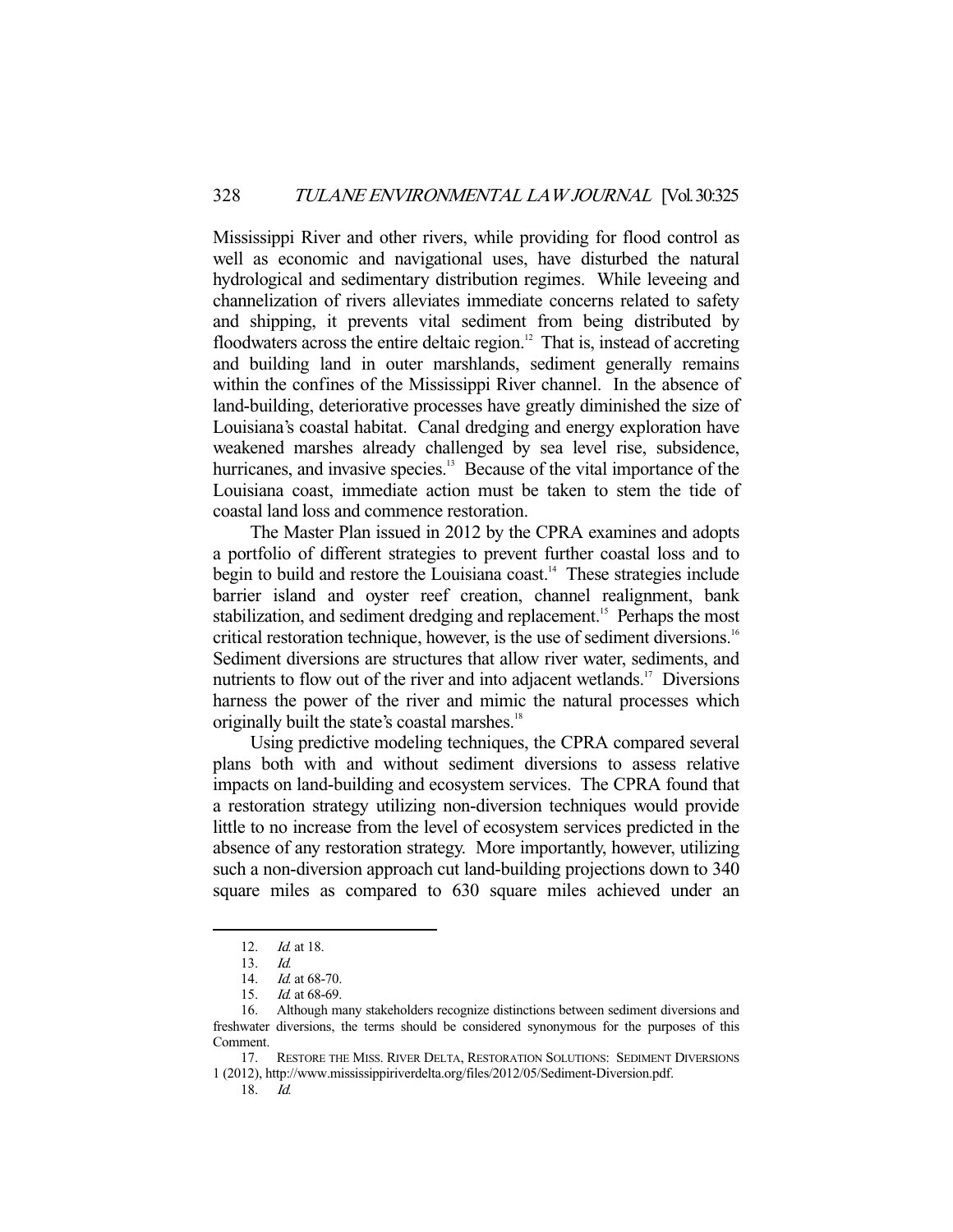approach using diversions.<sup>19</sup> This 340-square-mile projection represented roughly half of the expected land built under an approach using diversions and resulted in negative net projections for coastal land loss in the future.<sup>20</sup> Therefore, these findings led to the conclusion that sustainable coastal development is impossible without the use of sediment diversions.<sup>21</sup> The CPRA also examined the impacts effected by multiple small river diversions compared to a few larger river diversions on ecosystem services.<sup>22</sup> The CPRA found that the multiple small diversion approach impacted ecosystem services like oyster farming more negatively when compared with the large diversion approach, but the multiple small diversion approach tended to positively impact other ecosystem services, such as waterfowl habitat and freshwater fisheries.<sup>23</sup> Again, however, the large diversion approach was projected to build far more land than the multiple diversion approach, leading the CPRA to use the large diversion approach in the Master Plan.<sup>24</sup>

 One large sediment diversion is the Lower Breton Diversion, which was selected for construction in the Master Plan's first implementation period.25 The Lower Breton Diversion will be built just 1.3 miles from MGP and is designed to divert 50,000 cubic feet per second (cfs) of sediment-laden river water into the adjacent Black Bay area.<sup>26</sup> The Lower Breton Diversion's construction costs are projected at \$212 million.<sup>27</sup> The nearby MGP, however, was constructed by the forces of nature at no cost. This cost discrepancy alone begs the question whether MGP can serve as an adequate sediment diversion substitute for the Lower Breton Diversion because it presents the opportunity to save the state of Louisiana hundreds of millions of dollars while still accomplishing restoration goals.

 The answer, it seems, is probably yes. The CPRA modelled Lower Breton Sound diversion discharge under two different discharge scenarios.<sup>28</sup> The low discharge scenario modelled a 5000 cfs discharge rate when the Mississippi River flow was above  $200,000$  cfs.<sup>29</sup> This low

<sup>19.</sup> MASTER PLAN, supra note 1, at 104.

 <sup>20.</sup> Id.

 <sup>21.</sup> Id.

<sup>22.</sup> *Id.* at 106.

 <sup>23.</sup> Id.

 <sup>24.</sup> Id.

<sup>25.</sup> *Id.* at 132.

<sup>26.</sup> Id.; John A. Lopez, Comments Submitted to the Corps of Engineers Regarding Permitting of Fill and Culverts Across Mardi Gras Pass (Jan. 22, 2013).

<sup>27.</sup> MASTER PLAN, *supra* note 1, at 132.

 <sup>28.</sup> Id. at Appendix A2 73-74.

 <sup>29.</sup> Id. at Appendix A2 73.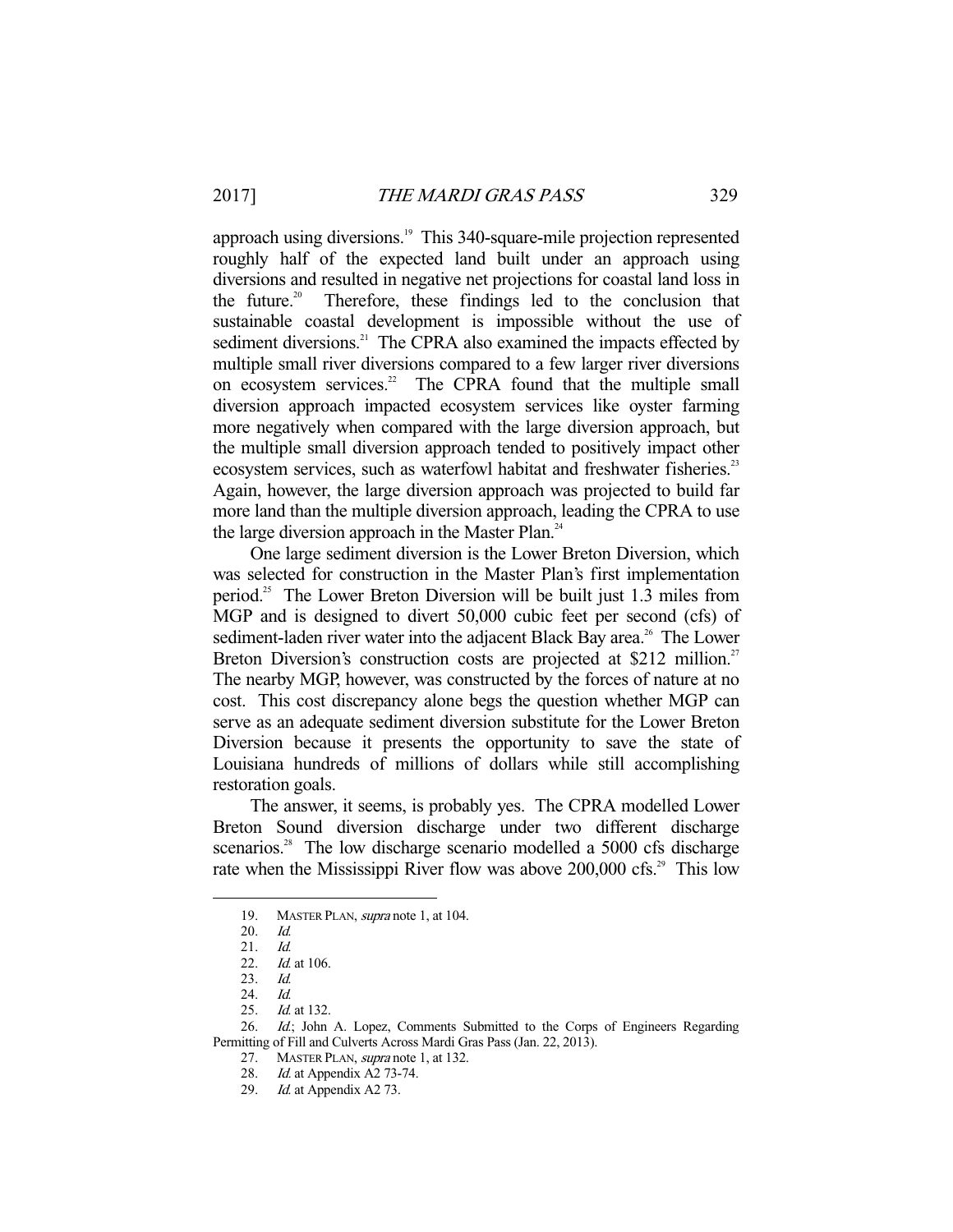scenario discharge rate roughly equals the present maximum capacity of MGP.<sup>30</sup> Under the low discharge model, the Lower Breton Sound diversion is projected to create between 7381 and 9765 acres of wetland over the next fifty years.<sup>31</sup> Because the MGP and proposed Lower Breton Diversion are in such close proximity and divert water into the same area, one might expect the land-building capacity of the MGP to approximate that of the Lower Breton Diversion under this scenario. The high discharge scenario for the Lower Breton Diversion modelled a 50,000 cfs discharge rate when Mississippi River flows are between 600,000 and 900,000 cfs, and a rate equivalent to 8% of river flows when river discharge is above  $200,000$  cfs but below  $600,000$  cfs.<sup>32</sup> While the MGP's current maximum discharge capacity is considerably less than 50,000 cfs, some researchers believe that MGP could reach 50,000 cfs of discharge in a matter of years.<sup>33</sup> According to the Master Plan, a sediment diversion of this capacity would create between 8087 and 15,412 acres of coastal land in the next fifty years.<sup>34</sup> Models aside, field studies indicate that MGP is indeed moving sediment, freshwater, and nutrients into the surrounding marshlands.<sup>35</sup> The discharge is moving through thirty-six pre-existing natural and man-made channels extending through an area of  $15,000$  acres of coastal marsh.<sup>36</sup> The pattern of sediment distribution from MGP effectively mimics a natural deltaic distributary system with an increasing number of channels and with channel size decreasing downstream.37 The flow affects half of the subbasins within the Bohemia Spillway area as well as two sub-basins outside of the Bohemia Spillway area, which are otherwise cut off from natural river sedimentation.<sup>38</sup> The CPRA diversion models and field data thus support the argument that the MGP would be a viable and costeffective substitute for the proposed Lower Breton Diversion.

 <sup>30.</sup> Lopez, supra note 26, at 19.

 <sup>31.</sup> MASTER PLAN, supra note 1, at Appendix A2 73.

 <sup>32.</sup> Id. at 74.

 <sup>33.</sup> Lopez, supra note 26, at 19.

 <sup>34.</sup> MASTER PLAN, supra note 1, at Appendix A2 74.

 <sup>35.</sup> JOHN LOPEZ ET AL., EVOLUTION OF MARDI GRAS PASS WITHIN THE BOHEMIA SPILLWAY OF THE MISSISSIPPI DELTA IN SOUTHEAST LOUISIANA: MARCH 2012 THROUGH DECEMBER 2013, 11-12 (2014) [hereinafter EVOLUTION]; JOHN LOPEZ ET AL., PATTERNS OF SEDIMENT, NUTRIENT AND SALINITY DISTRIBUTION DISCHARGING FROM MARDI GRAS PASS, CIRCA 2013 TO 2014, SOUTHEAST LOUISIANA 7 (2017), http://saveourlake.org/wp-content/uploads/PDF-Documents/our-coast/Mardi%20Gras%20Pass/MGP%20Report\_FINAL\_6-26-2014.pdf [hereinafter PATTERNS].

 <sup>36.</sup> PATTERNS, supra note 35, at 7.

 <sup>37.</sup> Id.

 $Id$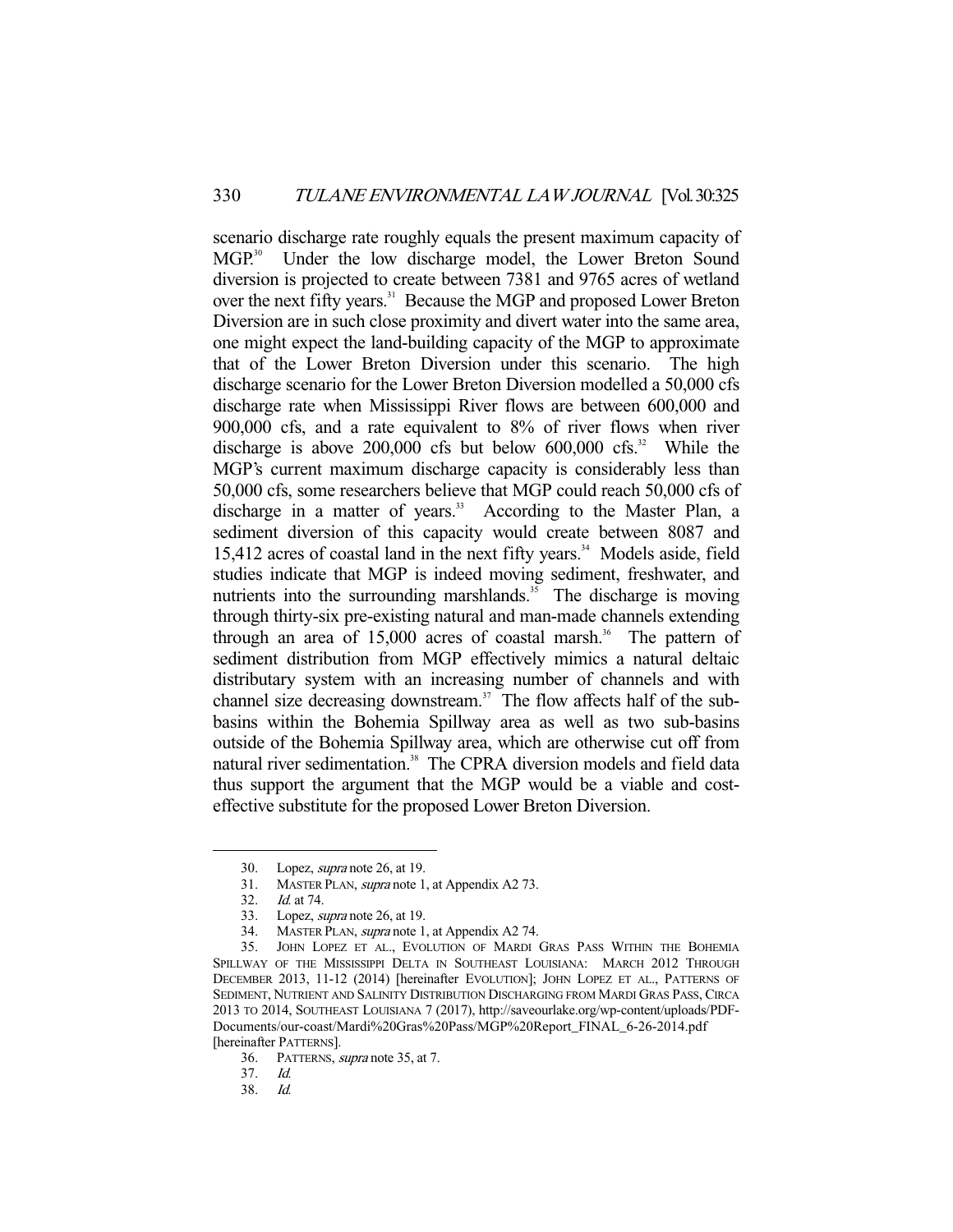While MGP is effectively conveying sediment and freshwater from the Mississippi River, water flows are also eroding sediment from within the MGP channel, creating concerns that it will enlarge indefinitely and become unmanageable.<sup>39</sup> These concerns should be alleviated, however, by historical records of geomorphological processes and contemporary methods of controlling river channels. The geologic record of the region indicates that erosional processes in channels similar to MGP do not continue indefinitely.<sup>40</sup> Instead, competing processes ameliorate or hamper the erosional processes, leading the channel to gradually reach a flow limit and either stabilize or dissipate entirely.<sup>41</sup> Cost-effective engineering techniques are also available to prevent excessive enlargement of the MGP, and these techniques have been successfully employed nearby on the Mississippi River. $42$  For example, a rock dike placed to manage the flow and bank of the river has successfully prevented excessive enlargement of the nearby Fort St. Phillip cut.<sup>43</sup> Several other cuts in the area have been successfully managed with simple rock dikes, which are easily modified to allow unhindered boat travel.<sup>44</sup> Further, seasonal low water periods reduce the water discharge through MGP and make it easily accessible for additional engineering.<sup>45</sup> Therefore, MGP will likely either stabilize on its own, or it can be easily engineered to prevent unwelcomed expansion.

 As the Louisiana coastline disappears, so too do the innumerable economic and ecological benefits it confers. Efforts to restore the coastline, however, are not without costs. At a minimum, the MGP presents a natural experiment to study the effectiveness of sediment diversions for coastal restoration. When viewed from a different perspective, the MGP represents a boon for the coastline and taxpayers alike, with the potential to restore vast areas of coastal marsh while saving the state hundreds of millions of dollars. Convenience and thrift alone will not provide answers to all questions surrounding the future of the MGP. To help resolve these questions one must also examine Louisiana law.

<sup>39.</sup> EVOLUTION, *supra* note 35, at 11.

 <sup>40.</sup> Id. at 12.

<sup>41.</sup> *Id.*<br>42. Lot

Lopez, *supra* note 26, at 28.

 <sup>43.</sup> Id.

<sup>44.</sup> *Id.*<br>45. *Id.* 

 $45.$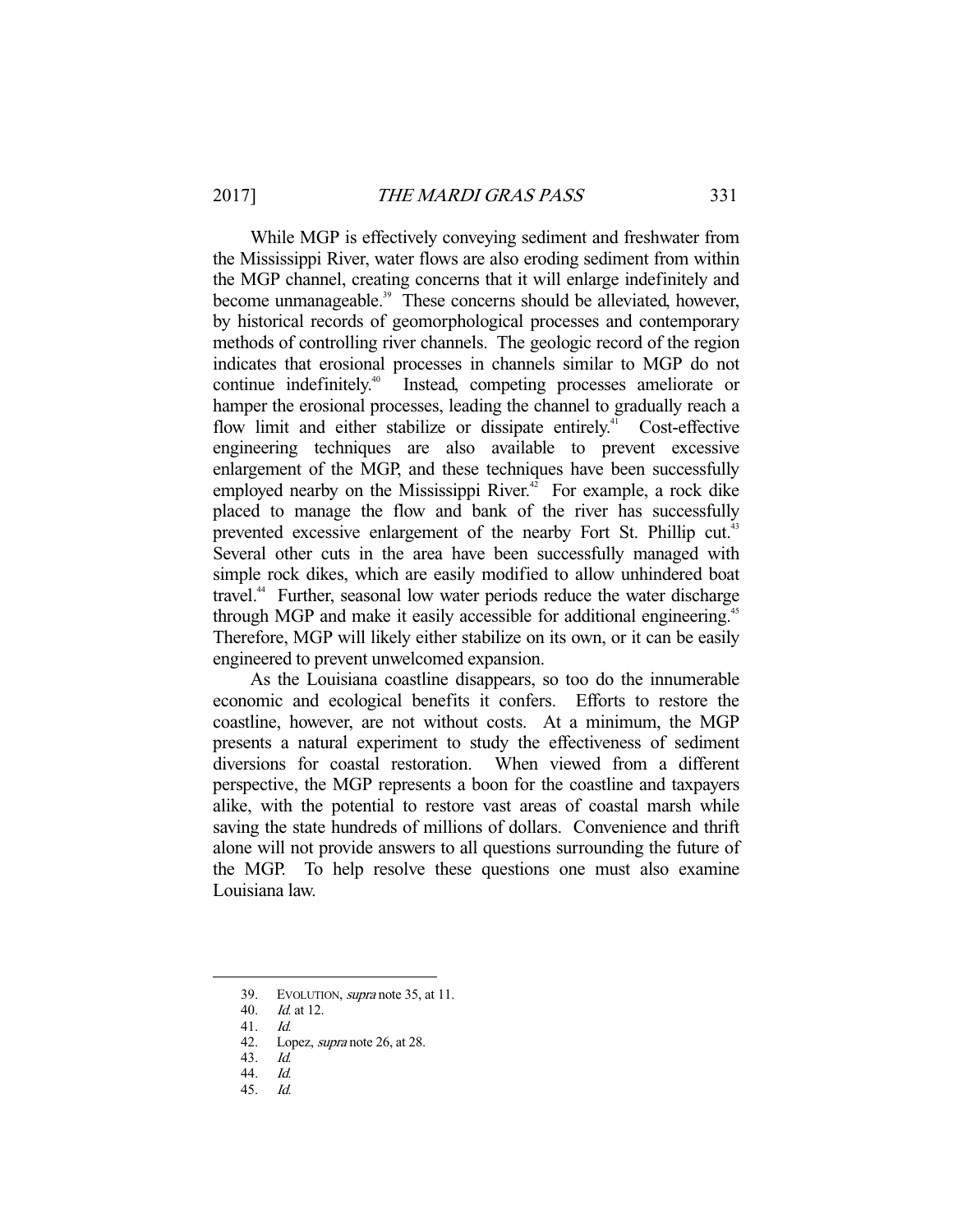#### III. LEGAL PERSPECTIVES

## A. Ownership, Indemnification & Navigability

 The Louisiana Civil Code (Civil Code) contains several articles that might apply to the situation at the MGP. By their literal interpretations, none of these articles directly cover the situation in which a navigable river develops a new distributary channel without abandoning the old channel. However, when examined using various modes of statutory interpretation, the articles provide several principles that inform resolution of the legal issues surrounding the MGP.

 In civil law jurisdictions, such as Louisiana, code interpretation is a complex inquiry requiring the use of multiple interpretive methods.<sup>46</sup> The two most prominent methods of civilian code interpretation are the exegetical method and the teleological method.<sup>47</sup> The exegetical method focuses on the text of the code but also looks beyond the text to determine the reasons for the code's enactment.<sup>48</sup> While similar to the literal method of interpretation in which the words and grammar of a code article are dispositive, the exegetical method does not require the text to be read literally.<sup>49</sup> Instead, the exegetical method is premised on the idea that the text in question is logically coherent and consistent with the larger system of law and requires interpretations that are consistent with that larger system.<sup>50</sup> An important element of the exegetical method is logical interpretation, which is composed of several maxims guiding code interpretation. One important maxim requires that unambiguous texts must be interpreted under their plain meaning.<sup>51</sup> Another important maxim, which qualifies the first, holds that if the text is obscure or ambiguous, the spirit of the law should guide interpretation.<sup>52</sup> This maxim recognizes that literal, isolated reading of code articles presents mere "floating and imprecise significations, without bearing and without

<sup>46.</sup> Katie Drell Grissel, Comment, The Legal Fiction of "Clear Text" in Willis-Knighton v. Caddo-Shreveport Sales and Use Tax Commission, 67 LA. L. REV. 523, 527, 529 (2007) (for more information regarding civil code interpretive methods, see *supra* text).

<sup>47.</sup> Id. (citing KENNETH M. MURCHISON & J.-R. TRAHAN, WESTERN LEGAL TRADITIONS AND SYSTEMS: LOUISIANA IMPACT 175 (rev. ed. 2003)).

<sup>48.</sup> Id. at 530 (citing EVA STEINER, FRENCH LEGAL METHOD 61 (2002)).

<sup>49.</sup> *Id.* at 527, 529 (citing Grissel, *supra* note 46, at 530).

 <sup>50.</sup> Id.

<sup>51.</sup> Id. at 527 (citing Pierre-Andre Cote, THE INTERPRETATION OF LEGISLATION IN CANADA 257 (Katherine Lippel, John Philpot, William Schabas & Douglas J. Simsovic trans., 3d ed. 2000)).

<sup>52.</sup> Id. at 530 (citing STEINER, supra note 48, at 58).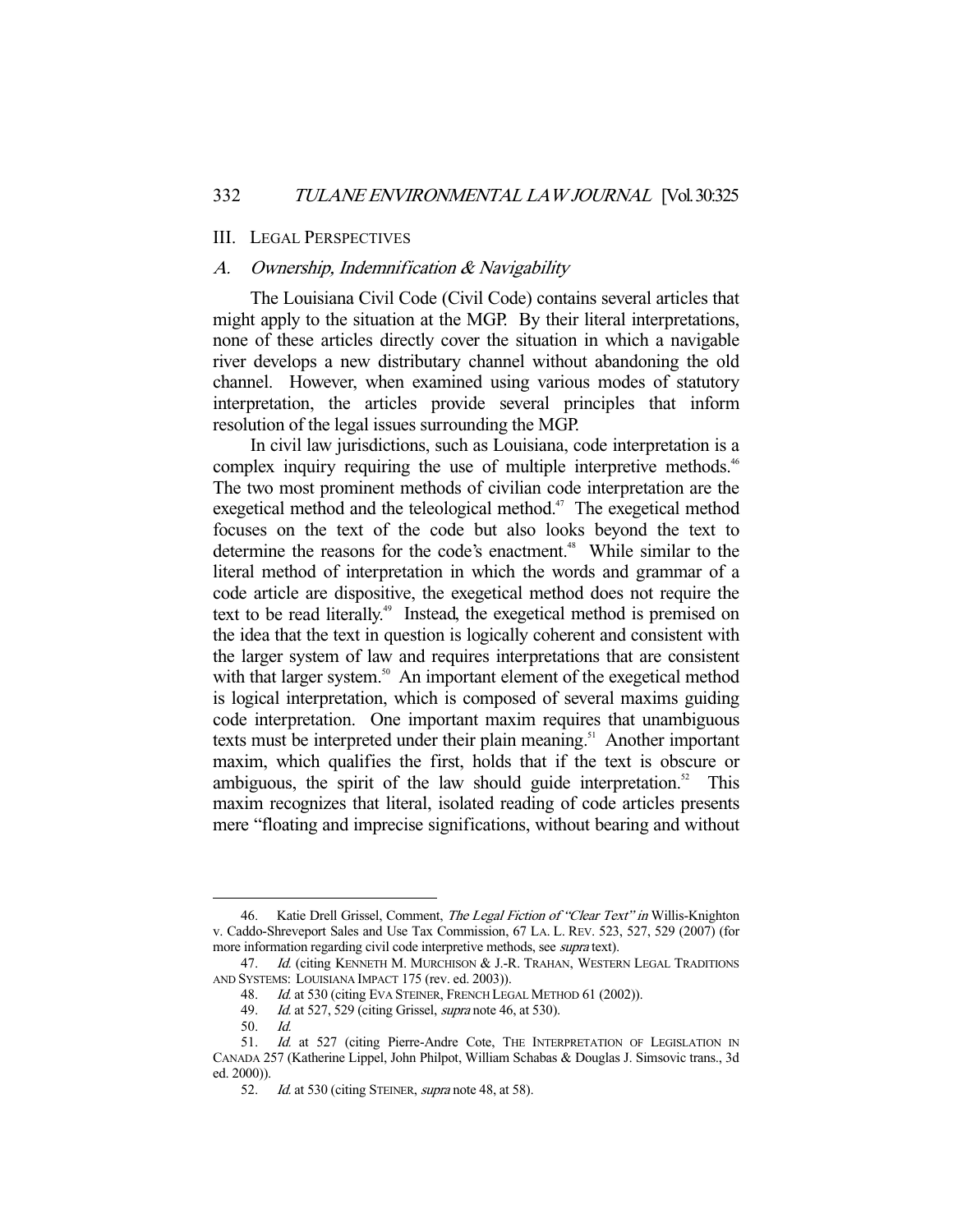stability."53 Instead, clarity must be found in the context in which the proposition has been made,<sup>54</sup> and even unambiguous texts may still require interpretation.<sup>55</sup> In contrast to the exegetical method, which prioritizes the textual language itself, the teleological method "seeks to identify the social purpose or objective of the legislation under consideration with a view to applying it in a way that does not conflict with this purpose."<sup>56</sup> Both methods of Civil Code analysis are useful for interpreting the Civil Code articles potentially applicable to the MGP.

 Civil Code article 450, which covers public things, is most directly applicable to the situation at the MGP and provides a starting point for further code analysis. Article 450 states that "[p]ublic things that belong to the state are such as running waters, the waters and bottoms of natural navigable water bodies, the territorial sea, and the seashore."<sup>57</sup> Because the text of article 450 unambiguously provides that navigable water bodies belong to the state, the first maxim of exegetical interpretation dictates that it should be accorded its plain meaning. In addition, the unambiguous interpretation of article 450 provides context for exegetical and teleological interpretations of related code articles.

 The MGP formed during a high water event in which the Mississippi River breached its eastern bank. In common parlance, this situation is likely described as an avulsion or avulsive event, which is defined as "a sudden removal of land caused by change in a river's course or by flood."58 The terms "avulsion" or "avulsive event" do not appear in the Civil Code. In addition, avulsion has never been the subject of any reported Louisiana case.<sup>59</sup> However, article 502, entitled "[s]udden action of waters," approximately describes the phenomenon:

If a sudden action of the waters of a river or stream carries away an identifiable piece of ground and unites it with other lands on the same or on the opposite bank, the ownership of the piece of ground so carried away is not lost. The owner may claim it within a year, or even later, if the owner of the bank with which it is united has not taken possession.<sup>60</sup>

 <sup>53.</sup> Id. at 523 (citing Michel van de Kerchove, La Doctrine du Sens Clair des Textes et la Jurisprudence de la Cour de Cassation de Belgique, in L'INTERPRETATION EN DROIT 13, 20 (Michel van de Kerchove ed., J.-R. Trahan trans., 2005) (1978)).

 <sup>54.</sup> Id.

<sup>55.</sup> Id. at 561 (citing Marcel Planiol, *Case When a Clear Test Requires Interpretation* § 1:216, in 1 TRAITE ELEMENTAIRE DE DROIT CIVIL 158 (La. State Law Inst. Trans., 1959) (12th ed. 1939)).

<sup>56.</sup> *Id.* at 530 (citing STEINER, *supra* note 48, at 64).<br>57. LA. CIV. CODE ANN. art. 450 (2016).

LA. CIV. CODE ANN. art. 450 (2016).

<sup>58.</sup> Avulsion, BLACK's LAW DICTIONARY (10th ed. 2014).

 <sup>59.</sup> A.N. YIANNOPOULOUS,CIVIL LAW PROPERTY COURSEBOOK 34 (9th ed. 2009).

 <sup>60.</sup> LA.CIV.CODE ANN. art. 502 (2016).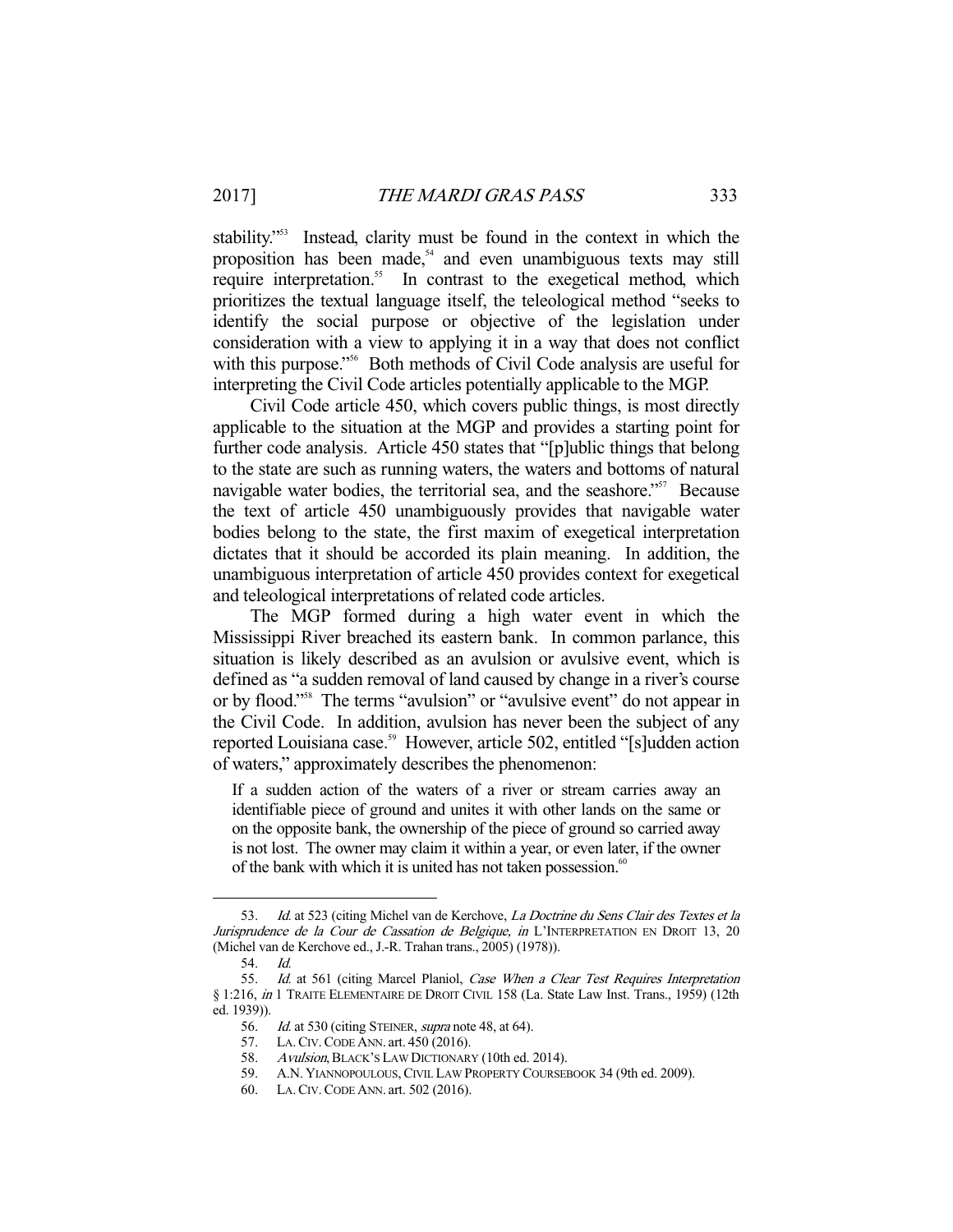While article 502 indeed considers the sudden action of waters, it also contemplates that the land claimed by that sudden action will be deposited nearby and will be readily identifiable. Under a literal reading, article 502 is inapplicable to the MGP because the land supporting the road and flood control structure at the MGP have simply washed away, rather than moved from one side of an existing waterway to the other. Under a logical interpretive view, however, article 502 may be interpreted a contrario to imply that if a sudden action of water covers land so that the land is no longer identifiable, the area the water covers is owned by the state. Under this view, because article 502 does not provision ownership of the waters to private parties, those waters must therefore be owned by the state.

 Civil Code article 504 addresses events in which a river changes course and forms a new channel. However, it also contemplates that the river will abandon its old channel:

When a navigable river or stream abandons its bed and opens a new one, the owners of the land on which the new bed is located shall take by way of indemnification the abandoned bed, each in proportion to the quantity of land that he lost. If the river returns to the old bed, each shall take his former land.<sup>61</sup>

Because the Mississippi River has not abandoned its old channel, a literal reading of article 504 provides somewhat limited application to the MGP situation. However, because article 504 does not speak to ownership of a new navigable riverbed, a logical reading of article 504 implies that when a navigable river abandons its bed, new beds of navigable rivers or streams must necessarily belong to the state.

Civil Code article 499 covers alluvion and dereliction of shorelines:

Accretion formed successively and imperceptibly on the bank of a river or stream, whether navigable or not, is called alluvion. The alluvion belongs to the owner of the bank, who is bound to leave public that portion of the bank which is required for public use. The same rule applies to dereliction formed by water receding imperceptibly from a bank of a river or stream. The owner of the land situated at the edge of the bank left dry owns the dereliction.<sup>62</sup>

Under a literal reading, article 499 covers imperceptible gains and losses of river banks, which applies poorly to the rapidly formed MGP. Like articles 504 and 502, however, article 499 can be interpreted logically to imply that the state owns the waterway because article 499 does not

 <sup>61.</sup> LA.CIV.CODE ANN. art. 504 (2016).

 <sup>62.</sup> LA.CIV.CODE ANN. art. 499 (2016).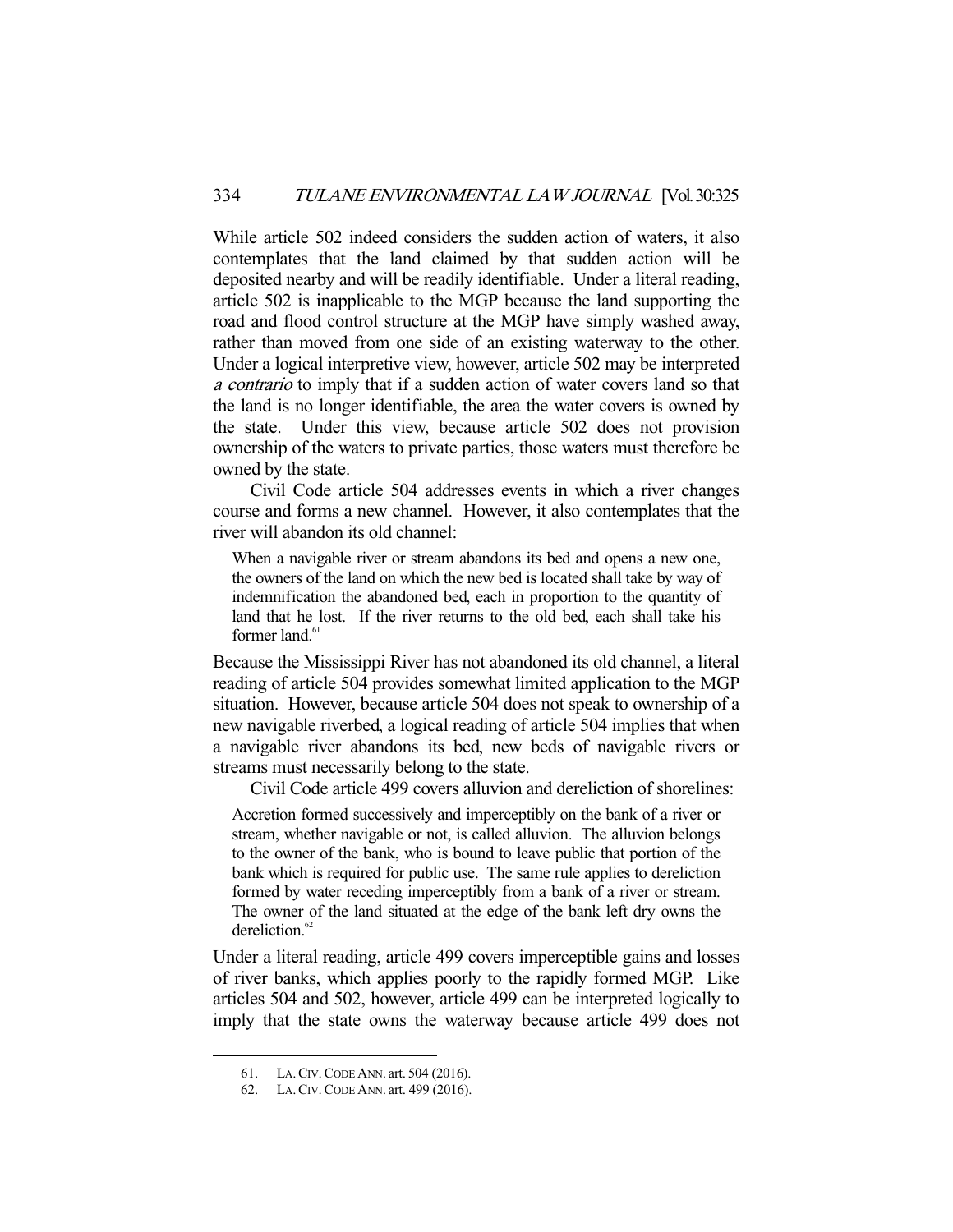specifically provision ownership of the waterway involved in alluvion or dereliction to a private party.

 Given the unambiguous interpretation of article 450 that navigable water bodies belong to the state, articles 502, 504, and 499 may also be viewed from a teleological interpretive perspective. Under the teleological interpretive method, "when the language of the law is susceptible to different meanings, it must be interpreted as having the meaning that best conforms to the purpose of the law."<sup>63</sup> Articles 502, 504, and 499 are all susceptible to different meanings under literal and exegetical interpretative methods. Despite their varied potential meanings, the purpose of articles 502, 504, and 499 is to delineate public and private ownership of river bodies or lands under different situations.<sup>64</sup> When considered in conjunction with the unambiguous interpretation of article 450 that navigable rivers are owned by the state, articles 502, 504, and 499 may be viewed teleologically in a way which accords with article 450. Therefore, the articles may be interpreted to support the principle that navigable river bodies are owned by the state and to identify what private riparian ownership rights exist concurrently to the state's ownership of the water body. Article IX section 3 of the Louisiana Constitution, which states that "the legislature shall neither alienate nor authorize the alienation of the bed of a navigable water body . . . ," further contributes to the inevitable teleological interpretation that navigable waterways are owned by the state.<sup>65</sup>

 Although less prevalent than the principle of public ownership of navigable water bodies, indemnification and reclamation of private property lost due to changes in river flows is another principle present in the Civil Code. Article IX section 3 of the Louisiana Constitution expresses the inalienability of navigable water bodies, "except for purposes of reclamation by the riparian owner to recover land lost through erosion."66 Article IX section 3 thus creates a notable exception under which private parties may regain ownership of property lost to the state via erosion.<sup>67</sup> Civil Code article 499, which covers alluvion and dereliction, also expresses a means by which private parties may regain formerly state-owned property, but the situation article 499 addresses is

 <sup>63.</sup> LA.CIV.CODE ANN. art. 10 (2016).

 <sup>64.</sup> The MGP's status as a river channel instead of a lake is notable because Louisiana law differentiates between ownership of river banks and lake banks. See, e.g., Esso Standard Oil Co. v. Jones, 98 So. 2d 236, 245-246 (La. 1957).

 <sup>65.</sup> LA.CONST. art.IX, § 3.

 <sup>66.</sup> Id.

 <sup>67.</sup> Id.; LA. STAT. ANN. § 41:1702 (2016).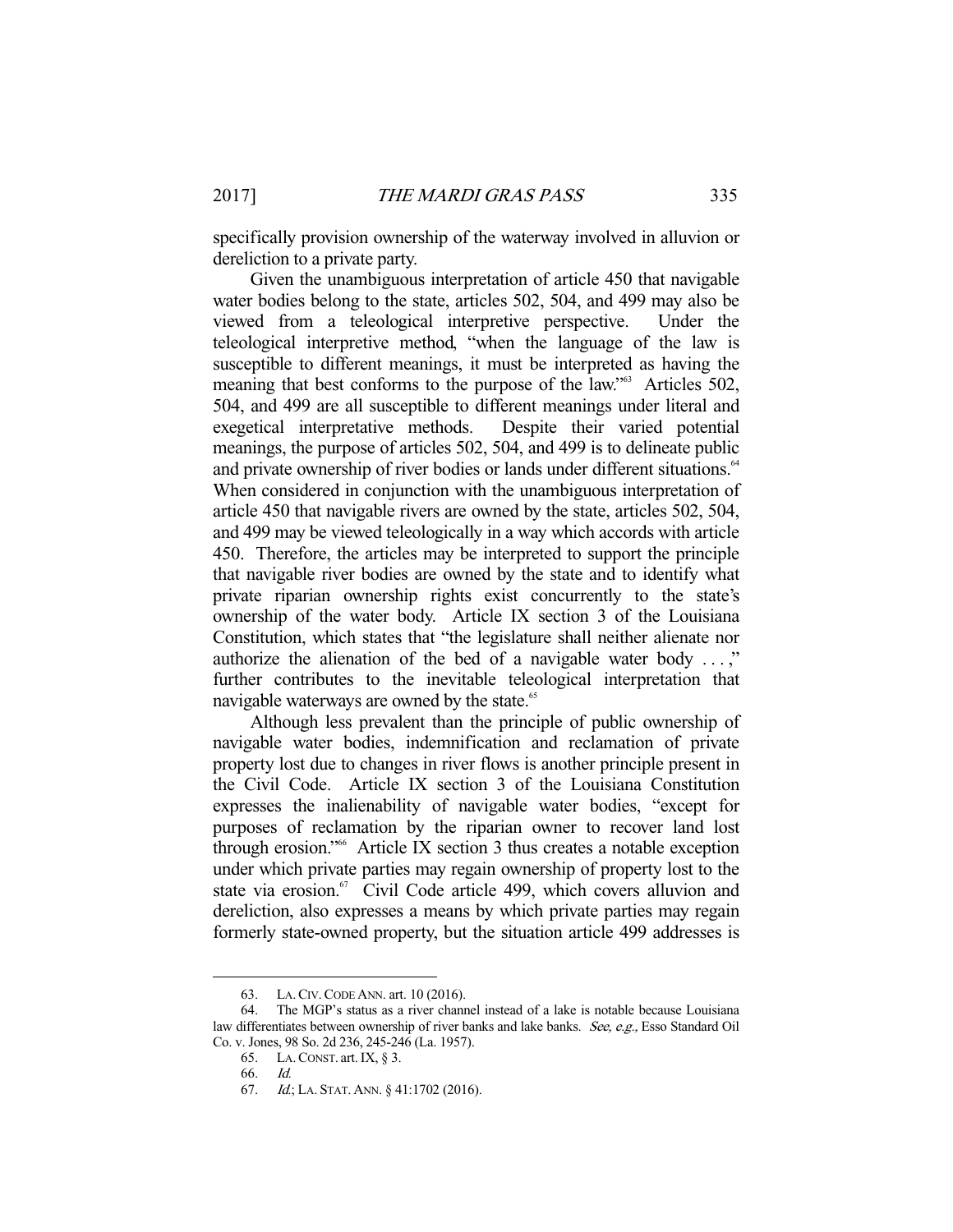very different from the situation at the MGP.<sup>68</sup> Article 504 also contemplates indemnification of private landowners in the case of abandoned riverbeds, but the differences in the particular situation described in article 504 and that of the MGP are so stark as to render private indemnification impossible or impracticable at the MGP. One could hardly argue that transferring ownership of the primary Mississippi River channel to a private landowner is a realistic result.

 The combined weight of articles 450, 502, 504, 499 of the Civil Code, and the Louisiana Constitution indicates a pervasive principle that navigable waterways are owned by the state, no matter the circumstances. The principle of indemnification or reclamation exists in articles 504 and 499 and in the Louisiana Constitution, but it is dependent on specific circumstances. Therefore, if river channels and bottoms of a navigable waterway belong to the state, it follows that if a river branches out and creates a new navigable channel it belongs to the state, regardless of whether an abandoned channel exists to indemnify private landowners.

 If a newly created navigable river channel belongs to the state, then whether MGP is navigable will be critical to determining the ownership of the channel, which in turn will determine its future. "A body of water is navigable in law when it is navigable in fact.<sup>"69</sup>

 Whether a river is navigable in fact depends on whether the evidence shows a body of water to be suitable by its depth, width, and location for commerce.<sup>70</sup> However, lack of commercial traffic does not preclude a finding of navigability.<sup>71</sup> Past and contemporary measurements of the channel at the MGP support the inference that the MGP is indeed a navigable water body. In January 2013, the MGP had an average width of 78.8 feet, $\frac{1}{2}$  and by July 2016 this average width had increased to  $169.1$  feet.<sup>73</sup> Depth measurements in July 2016 also indicated an average depth of  $23.4$  feet across the entire channel.<sup>74</sup>

 <sup>68.</sup> See LA. CIV. CODE ANN. art. 499 (2016). Legislative history also supports the argument that navigable waterways are neither alienable nor susceptible to private ownership, despite the literal language of article 504. Gulf Oil Corp. v. State Mineral Bd., 317 So. 2d 576, 582 (La. 1974).

 <sup>69.</sup> State ex rel. Guste v. Two O'Clock Bayou Land Co., 365 So. 2d 1174, 1177 (La. Ct. App. 1978), cert. denied, 367 So. 2d 387 (La. 1979).

 <sup>70.</sup> Historically, the State of Louisiana has followed an unofficial threshold of sixty-six feet wide and six feet deep in determining whether a body of water is navigable. See, e.g., Guidelines for Determining State Water Bottoms, OFF. ST. LANDS 7, http://www.wlf.louisiana. gov/sites/default/files/guidelines\_for\_determining\_state\_water\_bottoms.pdf (last visited Apr. 27, 2017); Lopez, supra note 26, at 21.

<sup>71.</sup> Two O'Clock Bayou, 365 So. 2d at 1177.

 <sup>72.</sup> Lopez, supra note 26, at 21.

<sup>73.</sup> CRETINI ET AL., *supra* note 8, at 7.

 <sup>74.</sup> Id.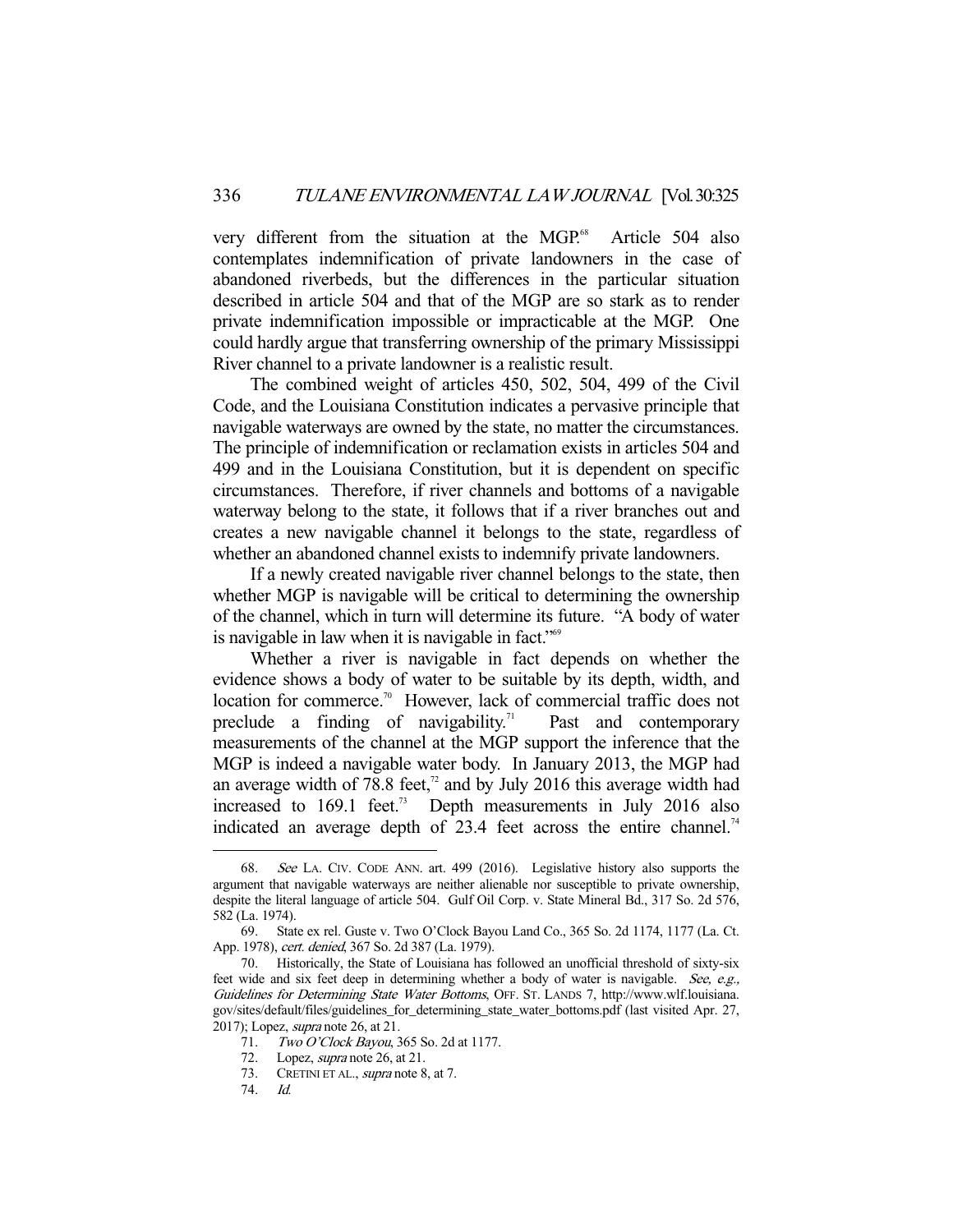Because of the already large and consistently increasing width and depth of the MGP, it seems very likely that it is suitable for commerce. Indeed, while commercial traffic is not a prerequisite for navigability, the MGP is at least large enough to facilitate recreational fishing and scientific research vessels,<sup>75</sup> which suggests it would also be suitable for commercial vessels.

 Suitability for commerce is not the only factor that plays a role in navigability and attendant public ownership. Logjams and other obstructions may pose an issue to actual navigational use of the channel. Indeed, a Lake Pontchartrain Basin Foundation expedition exploring the newly created pass in September 2012 had to contend with several logiams in navigating the channel.<sup>76</sup> However, this fact is of no consequence because navigability is not destroyed by the existence of removable obstacles such as downed trees, sandbars, or other river debris.<sup>77</sup> Another potential way the MGP might remain privately owned is if the waters creating it were merely temporary floodwaters. Navigability fails to confer public ownership when private riparian lands are temporarily submerged by a navigable waterway, such as in a flood event.<sup>78</sup> However, the waters creating the MGP are not temporary. While the adjacent Bohemia Spillway only experiences over-topping at river stages greater than five to seven feet, the MGP continually moves water regardless of river stage, precluding the possibility that the channel might remain privately owned under this theory.<sup>79</sup>

 Because the MGP is almost certainly a navigable river channel, it is likely owned by the state by direct operation of Civil Code article 450. Aside from the navigability requirement, however, the plain text of article 450 also requires that navigable water bodies be natural.<sup>80</sup> Because MGP formed by overwhelming a man-made culvert, the requirement that it be natural in order to be navigable has the potential to undermine the application of article 450 to the MGP and to defeat state ownership of the otherwise navigable channel. In Fitzsimmons v. Cassity, the Red River abandoned its old channel by overtaking and widening a man-made canal dug by the local Levee Board across a peninsula in the river. The Louisiana Court of Appeals for the Second Circuit found that the fact that the canal was man-made did not deprive the eventual new channel of

 <sup>75.</sup> Lopez, supra note 26, at 5.

 <sup>76.</sup> Id. at 21.

 <sup>77.</sup> Ramsey River Rd. Prop. Owners Ass'n v. Reeves, 396 So.2d 873, 876 (La. 1981).

 <sup>78.</sup> See Edmiston v. Wood, 566 So. 2d 673, 673 (La. Ct. App. 1990).

 <sup>79.</sup> Lopez, supra note 26, at 10.

 <sup>80.</sup> LA.CIV.CODE ANN. art. 450 (2016).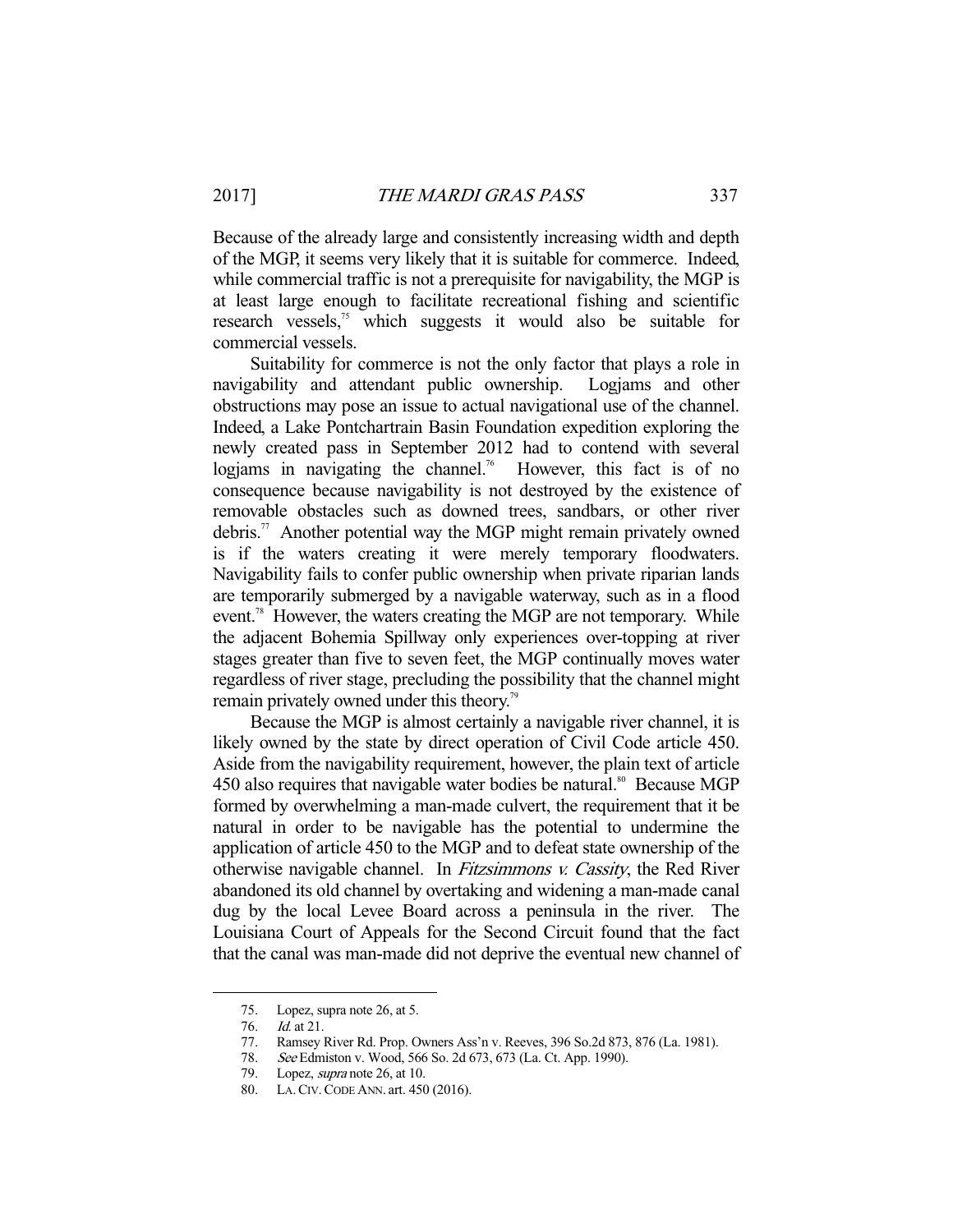its natural and navigable qualities. Instead, the court concluded that "[i]t was certain the river was destined very soon to connect at this point and the cutting of the canal only accelerated this event a brief time."81 Like the canal in Fitzsimmons, the culvert and canal at the MGP may have facilitated the MGP's formation, but under Fitzsimmons this fact is not enough to render MGP non-natural and preclude application of article 450. Therefore, the unambiguous principle of article 450 still applies, and its application, combined with exegetical and teleological interpretations of related code articles, leads to the conclusion that the MGP is a natural, navigable water body owned by the state.

## B. Regulatory Jurisdiction and Permitting

 If the waterway is deemed unnavigable, then its bed would remain under the ownership of the riparian landowner. In this case, the private landowner may be able to fill the MGP by obtaining permits under several applicable state and federal laws. One such law is the Clean Water Act  $(CWA)$ .<sup>82</sup> Under the CWA, the riparian landowner would need to obtain a permit under  $\S 404$  to discharge fill material into the MGP.<sup>83</sup> The CWA permit is contingent on the landowner acquiring a Water Quality Certification from the Louisiana Department of Environmental Quality.<sup>84</sup> Similarly, the landowner must obtain a permit under  $\S$  10 of the Rivers and Harbors Appropriations Act (RHA).<sup>85</sup> The obtainment of both of these permits is governed by 33 C.F.R. § 332.1, which establishes standards and criteria for the compensatory mitigation required by the CWA and RHA for unavoidable impacts on waters of the United States.<sup>86</sup> In addition, the landowner would need to acquire a Coastal Use Permit from the Louisiana Department of Natural Resources.<sup>87</sup> Finally, the landowner would also have to obtain a permit under the Coastal Zone Management Act, which outlines programs designed to facilitate state and federal cooperation in preserving and protecting the nation's coastal zone.<sup>88</sup> Clearly, even if MGP is unnavigable and privately owned, it would be a burdensome task for the landowner to fill it.

 <sup>81.</sup> Fitzsimmons v. Cassity, 172 So. 824, 829 (La. Ct. App. 1937).

 <sup>82. 33</sup> U.S.C. § 1251 (2012).

 <sup>83. 33</sup> U.S.C. § 1344 (2012).

<sup>84.</sup> Water Quality Certifications, LA. DEP'T ENVTL. QUALITY, http://www.deq.louisiana. gov/portal/DIVISIONS/WaterPermits/WaterQualityCertifications.aspx (last visited Apr. 14, 2017); see LA. STAT. ANN. § 30:2074 (2016).

 <sup>85. 33</sup> U.S.C. § 403 (2012).

 <sup>86. 33</sup> C.F.R. § 332.1 (2016).

<sup>87.</sup> See LA. REV. STAT. ANN. § 49:214:30 (2016).

 <sup>88. 16</sup> U.S.C. § 1452 (2012).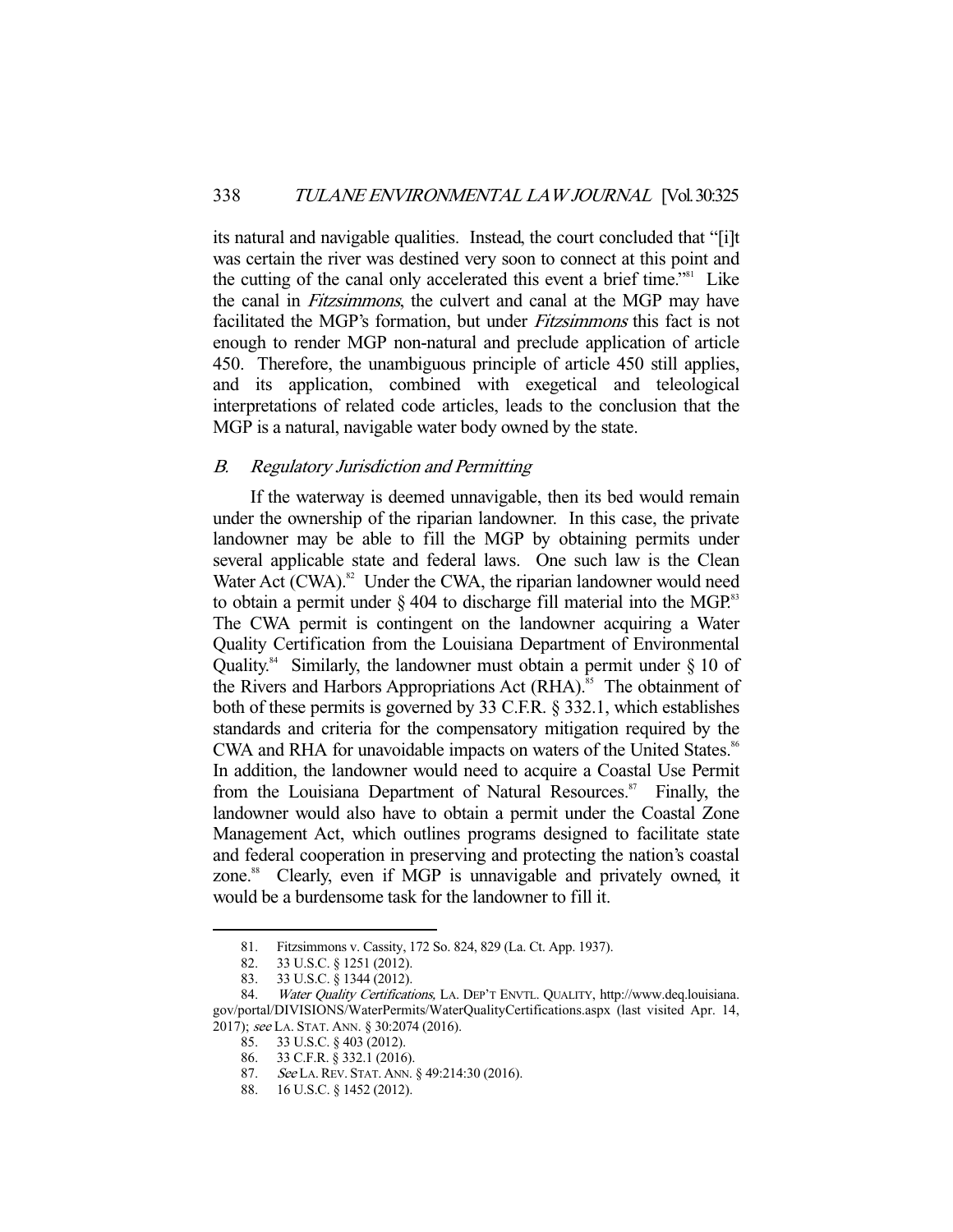Even if the MGP is considered navigable, the riparian landowner may still be able to fill it. In order to do this, the landowner would need to obtain, in addition to the aforementioned permits, a reclamation permit from the Louisiana Department of Natural Resources.<sup>89</sup> These permits are discretionary, $\delta$ <sup>0</sup> and they are subordinate to any prior servitudes, agreements, or leases to the contrary.<sup>91</sup> However, if granting the permit would interfere with the public interest, the permit must be denied.<sup>92</sup> Under Louisiana law, navigable waterways must be managed in accordance with the public interest. The public trust doctrine holds that water is a natural resource which requires protection, conservation and replenishment insofar as possible and consistent with the health, safety and welfare of the people, and it requires the legislature to enact laws to implement this policy.<sup>93</sup> Because of the clear interest of the state in coastal restoration, it is likely, if not certain, that granting a permit to fill the MGP would be contrary to the public interest. Indeed, the state has identified the construction of sediment diversions near the MGP as a coastal restoration priority, $94$  and the opportunity to immediately utilize a natural sediment diversion in that area at little to no cost to the state seems clearly to fall in the public interest.

 Federal and state servitudes are also in play at the MGP. The Louisiana Constitution grants the legislature the authority to establish flood protection authorities, such as the Southeast Louisiana Flood Protection Authority (SLFPA), and to provide for their territorial jurisdiction for the purposes of constructing and maintaining levees, managing flood protection, and other purposes.<sup>95</sup> Civil Code article 665 imposes a public servitude on the shores of navigable rivers for the construction and maintenance of common utilities, including levees, roads, or other public works.<sup>96</sup> Louisiana Revised Statute section 330.1, in turn, gives the SLFPA all authority, management, oversight, and control over the district encompassing the MGP in order to accomplish its mission.<sup>97</sup> Because the MGP cuts through the banks of the Mississippi River, it thus interferes with the public servitude granted over the

 <sup>89.</sup> LA.REV. STAT. ANN. § 41:1702 (2016).

 <sup>90.</sup> Id.

 <sup>91.</sup> LA.REV. STAT. ANN. § 41:1711 (2016).

 <sup>92.</sup> LA.REV. STAT. ANN. § 41:1712 (2016).

 <sup>93.</sup> Save Ourselves, Inc. v. La. Envtl. Control Comm'n, 452 So. 2d 1152, 1154 (La. 1984); LA.CONST. art.IX § 1.

<sup>94.</sup> MASTER PLAN, *supra* note 1, at 132.

 <sup>95.</sup> LA.CONST. ANN. art. VI, § 38.1.

 <sup>96.</sup> LA.CIV.CODE ANN. art. 665 (2016).

 <sup>97.</sup> LA. STAT.REV. ANN. § 38:330 (2016).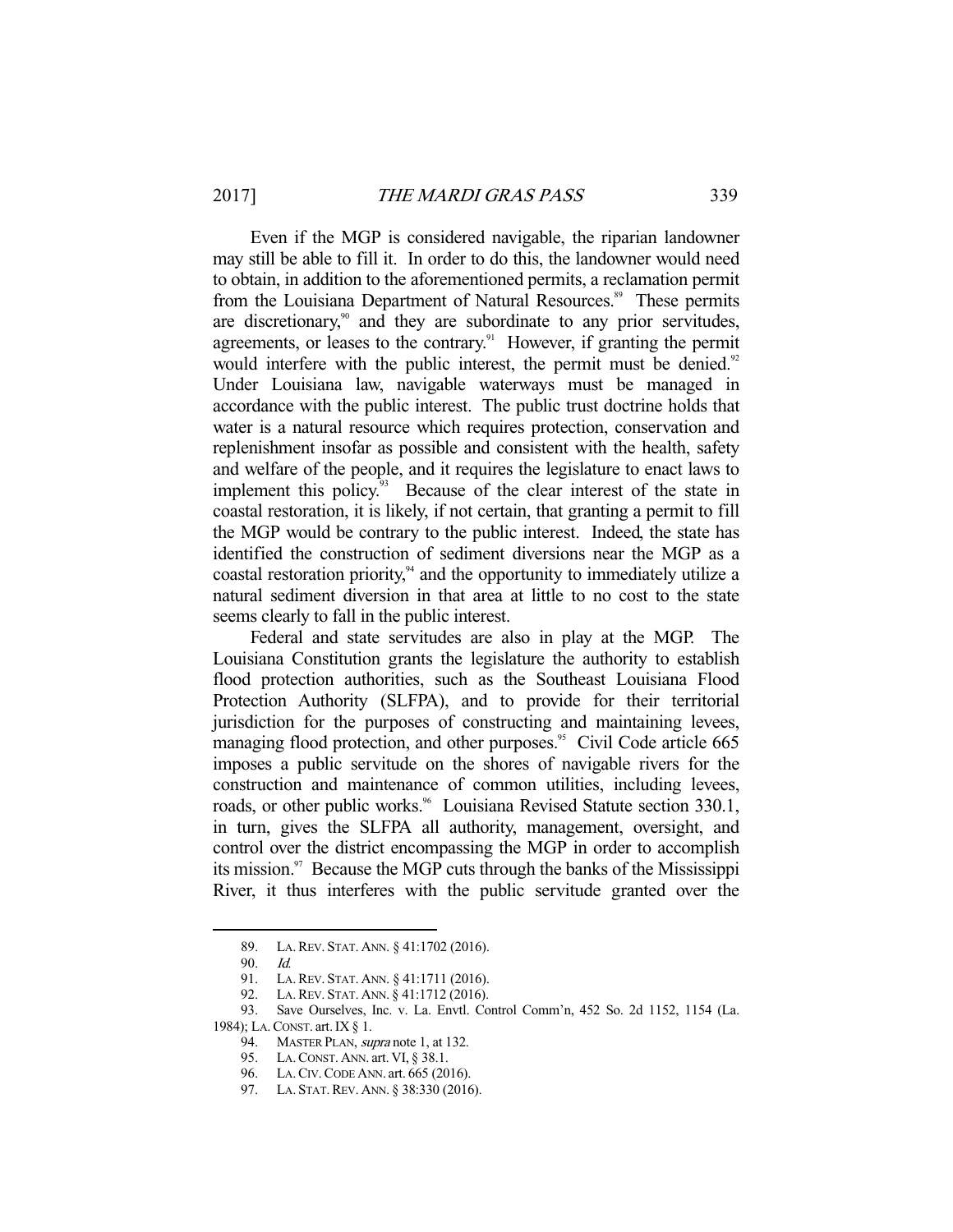shoreline and likely falls within the jurisdiction of the SLFPA. Similarly, because the MGP in all likelihood is a navigable waterway, the SLFPA would also enjoy a public servitude over the shores of the MGP itself. Complicating matters further, navigability of the MGP would also create a federal navigational servitude over the water body, which could invite further regulation.<sup>98</sup> These overlapping servitudes only add to the regulatory web surrounding the MGP.

#### IV. WHICH OUGHT TO COME FIRST: THE POLICY OR THE LAW?

 The MGP's status as a deltaic riverine distributary channel is likely to blame for the inadequacy of Louisiana law to address the legal issues it creates. Louisiana is replete with laws and court decisions relating to the situation in which a river abandons its old channel for a new one; less common, or less obvious, are decisions relating to the creation of a new distributary channel. Perhaps such a result is not unsurprising because most river mileage in Louisiana is upstream of the deltaic coastal region. Twisting and turning through countless parishes and towns, mighty waterways such as the Mississippi and Red Rivers have consistently changed course over time, creating oxbow lakes, abandoning channels, shifting banks, and generally creating cause for private and public disputes and resulting legal action. As a result, much of the jurisprudence surrounding riverine navigability, ownership, and indemnification focuses on rivers in this inland context. The MGP however, lies squarely in a deltaic region, lying next to the freshwater Mississippi River and bound on either side by saltwater marshes and bays. Here, major rivers have also changed course countless times throughout history, but distributary channels are much more common and play an important role. Indeed, the very definition of a delta involves a river giving rise to multiple smaller branches or distributaries.<sup>99</sup> For whatever reason—geographic, demographic, historical, or otherwise riverine distributary channels are seldom addressed under Louisiana law.

 In a modern era of disappearing marshes, rising sea levels, and severe storm events, coastal restoration has risen to the forefront of public consciousness. Considerable effort has been exerted to study the causes and effects of coastal loss, and considerable funds will be spent to try and prevent it. The economy, environment, cities, culture, and people

 <sup>98.</sup> See Kaiser Aetna v. United States, 444 U.S. 164, 186 (1979) (Blackmun, J., dissenting).

 <sup>99.</sup> Delta, CAMBRIDGE DICTIONARY, http://dictionary.cambridge.org/us/dictionary/english/ delta (last visited Apr. 27, 2017).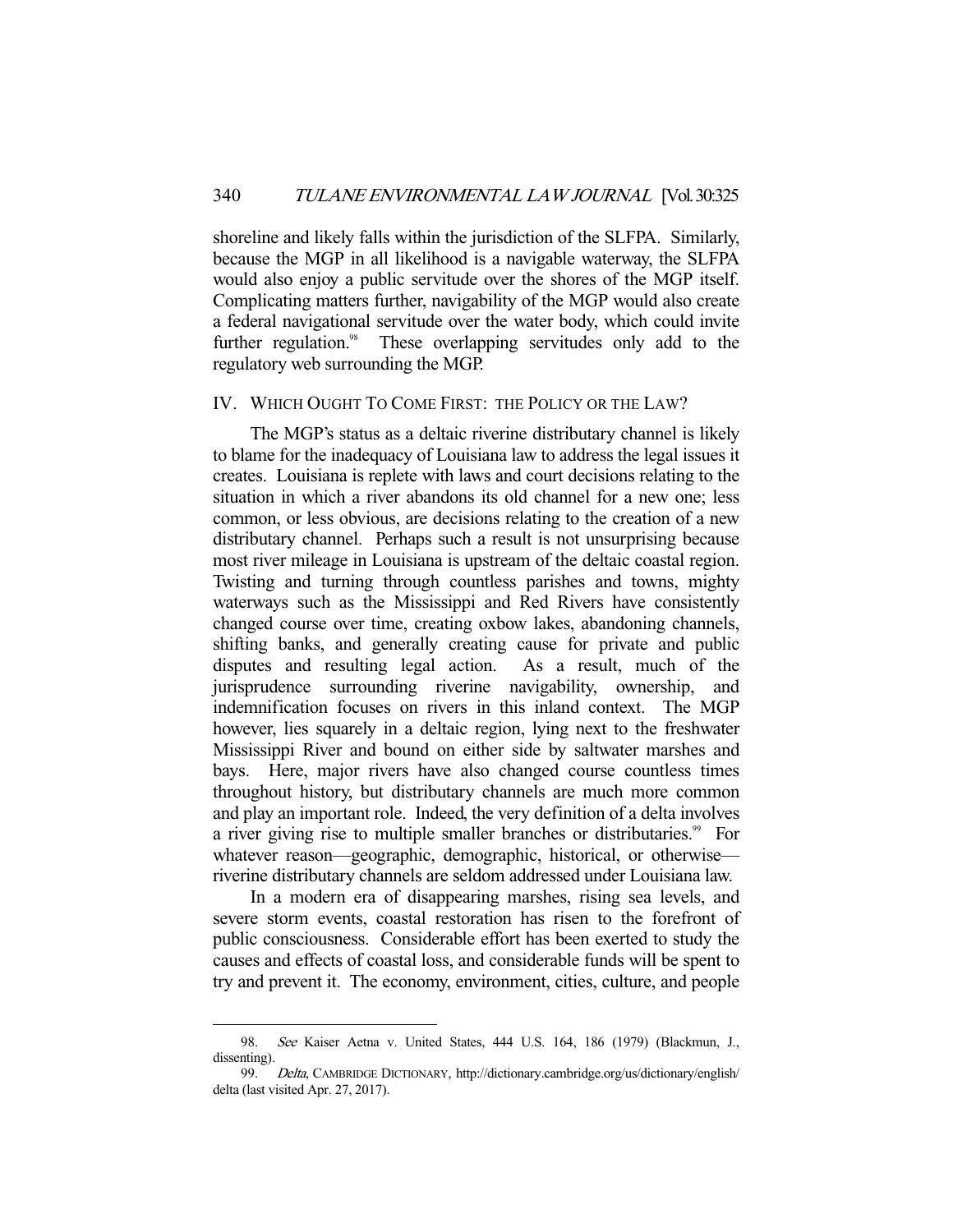of south Louisiana are at stake. Prudent public policy dictates that Louisiana must rebuild its coastline now.

 On its face, Louisiana law provides incomplete answers to the legal questions surrounding the MGP. With such enormous public policy considerations at stake, these questions must be decided quickly. The question thus becomes: Should the resolution of the issues surrounding the MGP be decided by conforming the policy to the imperfect law, or selectively choosing the law to reach a desired public policy result? Further, what laws or principles should govern distributary river channels in Louisiana in general? An examination of potential outcomes at the MGP begins to approach answers to these questions.

## V. LAW AND POLICY INTERSECT: POTENTIAL OUTCOMES FOR THE MARDI GRAS PASS

#### A. Principles of Law

 Although the Civil Code fails to specifically address the question of what public rights attach when a navigable river develops a distributary channel, distilling common principles from the most applicable code articles assists in arriving at an answer. The most pervasive and fundamental theme present in the code is that navigable channels are unquestionably owned by the state. This proposition is supported directly by article 450 and indirectly by articles 502, 504, and 499. Further, the Louisiana Constitutional directive that the navigable river bottoms are largely inalienable from the state drives home this principle.<sup>100</sup> The primacy of this proposition in the Louisiana law thus indicates that it should supersede any propositions to the contrary.

 Private indemnification for lands claimed by navigable waterways is another principle present in the Civil Code and Louisiana Constitution. However, this tenet is only found in limited contexts. Under article 504, private indemnification exists only in the specific context of new channels opening alongside an abandoned riverbed. In article 499, a private landowner may only gain ground that was formerly covered by state-owned waterways by operation of alluvion or dereliction. Similarly, the reclamation exception found in article IX section 3 pertains only to limited circumstances and is qualified by the public interest. Unlike the proposition that navigable waterways are always owned by the state, which is present across Louisiana law, the theme of private indemnification only occurs in these specific contexts. Accordingly, it

 <sup>100.</sup> LA.CONST. art.IX § 3.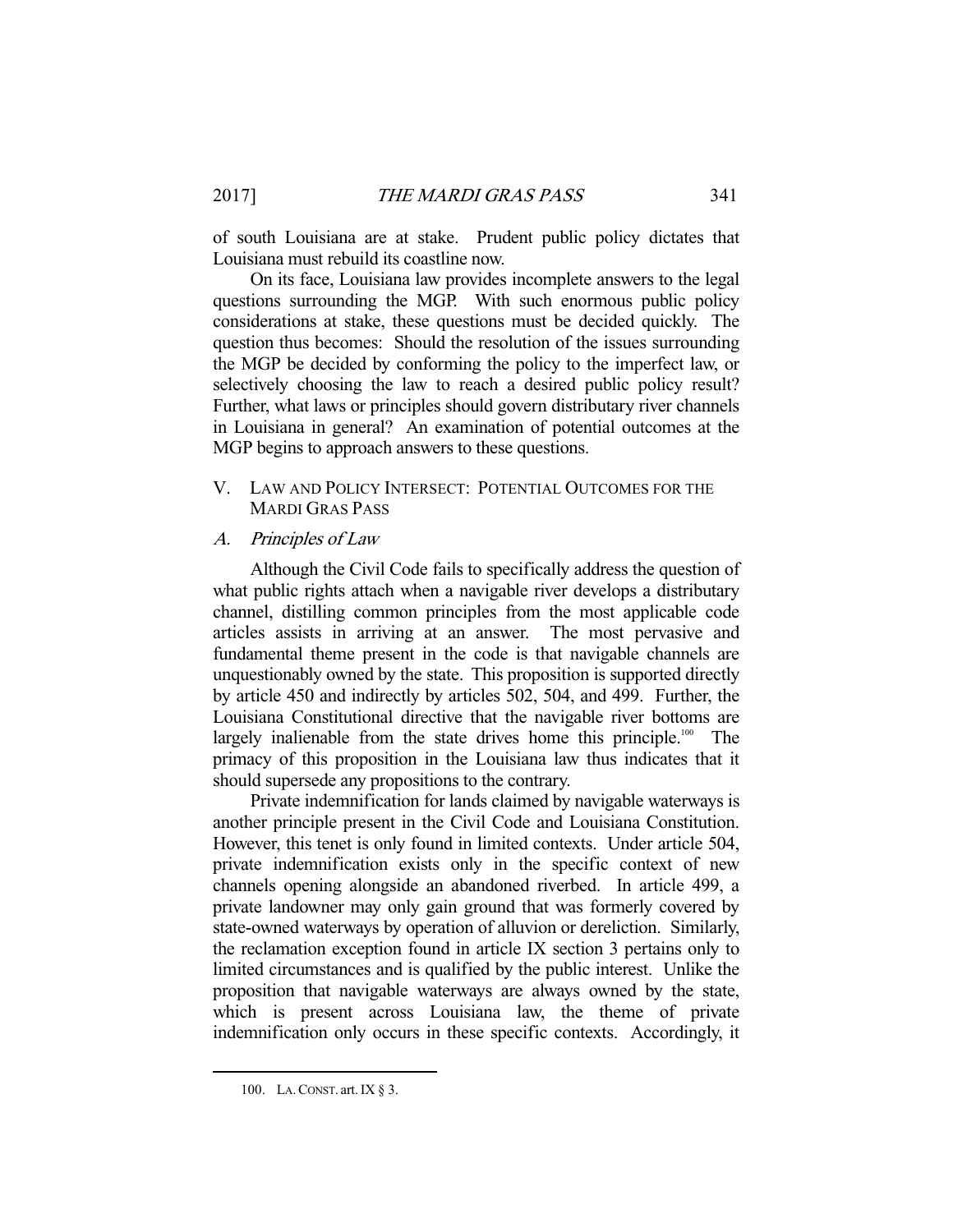appears that the application of indemnification and reclamation principles to situations involving distributary channels should be limited and should be secondary to the general proposition that navigable waterways are owned by the state in the vast majority of circumstances.

 Considerations of the public interest are also important in the law. The public trust doctrine derived from the Louisiana Constitution article IX section 1 mandates that natural resources be managed for the health, safety, and welfare of the people. This idea is echoed in the reclamation provision of article IX section 3, the grant of which is discretionary and conditioned on accordance with the public interest.<sup>101</sup> In light of the overarching public trust doctrine and similar constitutional provisions, it is clear that the public interest should play an important role in the outcome at the MGP.

 This ordering of legal principles makes sense in light of the public policy surrounding the MGP. In order for the state to accomplish its critical goals of coastal restoration, it ought to control the outcome of naturally occurring river passes like the MGP. If the MGP were to remain in private hands, this goal would be impossible to achieve. Happily, the law, however bare, supports the proposition that the MGP, as a navigable waterway, belongs to the state and should be managed in accordance with the public interest.

#### B. Potential Outcomes

 A first, and unlikely, potential outcome for the MGP is that it is unnavigable and thus privately owned. In such a situation, the private landowner would need to obtain a host of permits to fill the pass including those under the CWA, RHA, and CZMA. However, this outcome is likely precluded by the strong evidence supporting the navigability of the MGP. Current and past measurements of depth and width at the MGP indicate suitability for commerce.<sup>102</sup> This fact, along with the fundamental principle of law that navigable waters belong to the state, make this outcome very unlikely.

 A second potential outcome is that the MGP may be filled if the private landowner is able to acquire a reclamation permit. Under the Louisiana Constitution and statutory law, a landowner whose land has been overtaken by a navigable water has the right to reclaim that land by filing for a reclamation permit. Although public ownership of navigable waterways is a fundamental theme in the Civil Code, these provisions

 <sup>101.</sup> LA.REV. STAT. ANN. § 41:1702 (2016).

<sup>102.</sup> Lopez, *supra* note 26, at 21; CRETINI ET AL., *supra* note 8, at 7.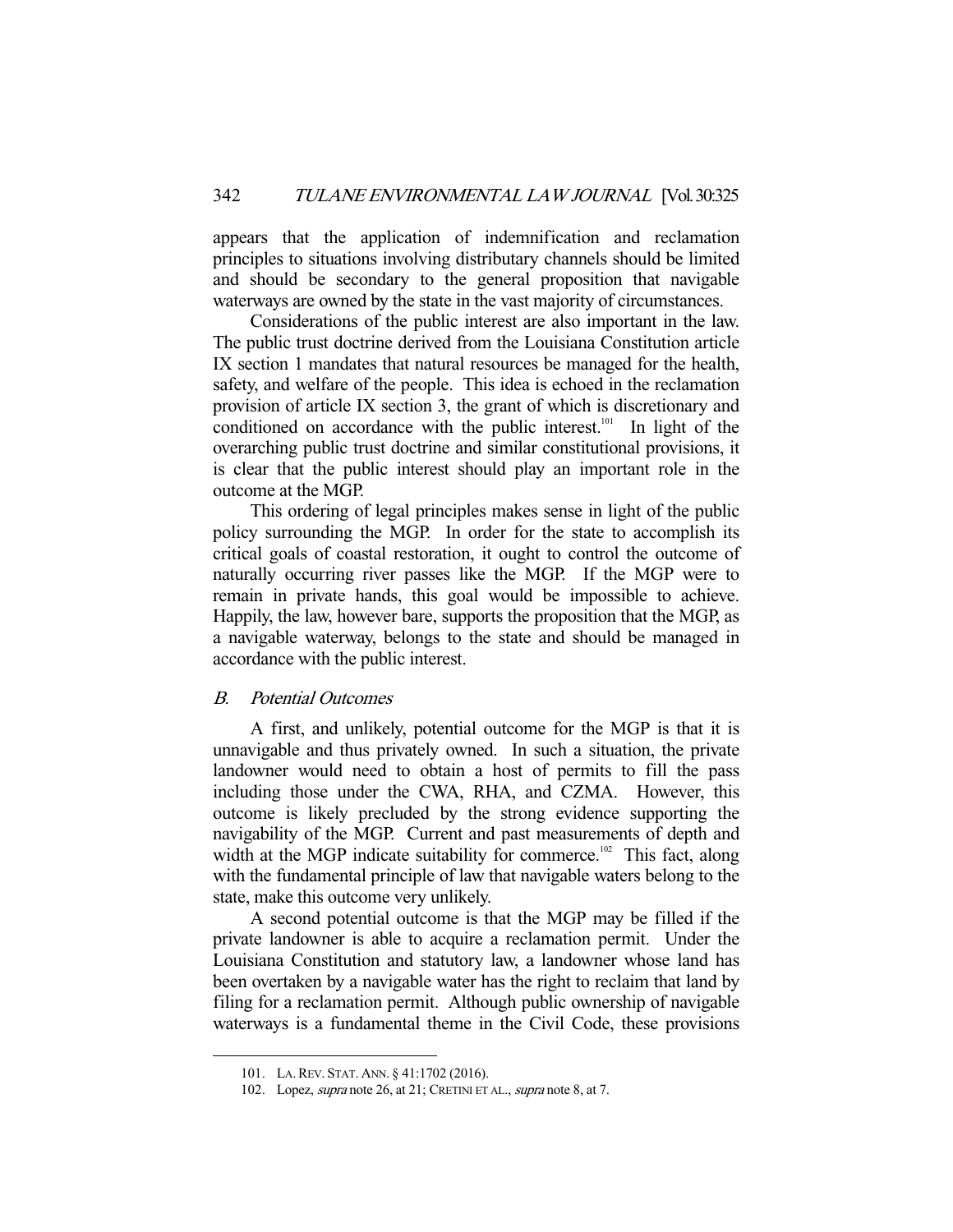provide a special exception.<sup>103</sup> However, this exception is tempered by a statutory provision that allows the state to refuse a permit if issuance would violate an important state interest.<sup>104</sup> Further, the public trust doctrine dictates that the state should manage navigable waterways in accordance with such important public interests.<sup>105</sup> Here, the critical state interest in saving time, hundreds of millions of dollars, and commencing coastal reconstruction should prevail over the private interest in gaining a reclamation permit.

 A third potential outcome for the MGP would be a bridge spanning the pass. A bridge would accord with public rights in the channel, and it would to some degree reflect the spirit of private indemnification found in article 504. Construction of a 2000-foot-long single lane bridge has already been contemplated, for which construction costs were estimated at around \$2 million.<sup>106</sup> A bridge of this nature would allow private interests to access the nearby oilfield, while retaining the essential landbuilding capacity of the MGP. Price, too, is an attractive factor, especially when compared to the anticipated costs for the Lower Breton diversion planned nearby. When compared with the more than \$200 million price tag of the Lower Breton Diversion, a \$2 million bridge seems like a bargain.<sup>107</sup> This outcome is not without its own pitfalls though. Requiring the state to provide a bridge to indemnify a private landowner when a navigable river impedes access could set a dangerous precedent, opening the door for private landowners to argue for such indemnification in the future. Some of these concerns could be alleviated, perhaps, by sharing costs between the state and the private landholder, but even this arrangement may create dangerous precedent for the state. Because rivers can be unpredictable, this policy could create potential liability for the state if a similar breach occurs in the future. Regardless, keeping in mind the pervasive legal theme that navigable waterways belong to the state and the absence of any explicitly required indemnification in the code, this result would likely not be required under law, and the state need not pay for it.

 The outcome most concretely supported by law, and overwhelmingly supported by the public interest, is that MGP should be kept open. This outcome most reflects the bedrock principle of the Louisiana law that best addresses distributary channels: navigable

 <sup>103.</sup> LA.CONST. art. IX § 3; LA.REV. STAT. ANN. § 41:1702 (2016).

 <sup>104.</sup> LA.REV. STAT. ANN. § 41:1702 (2016).

<sup>105.</sup> See LA. CONST. art. IX § 1.

 <sup>106.</sup> Lopez, supra note 26, at 26.

<sup>107.</sup> MASTER PLAN, *supra* note 1, at 132.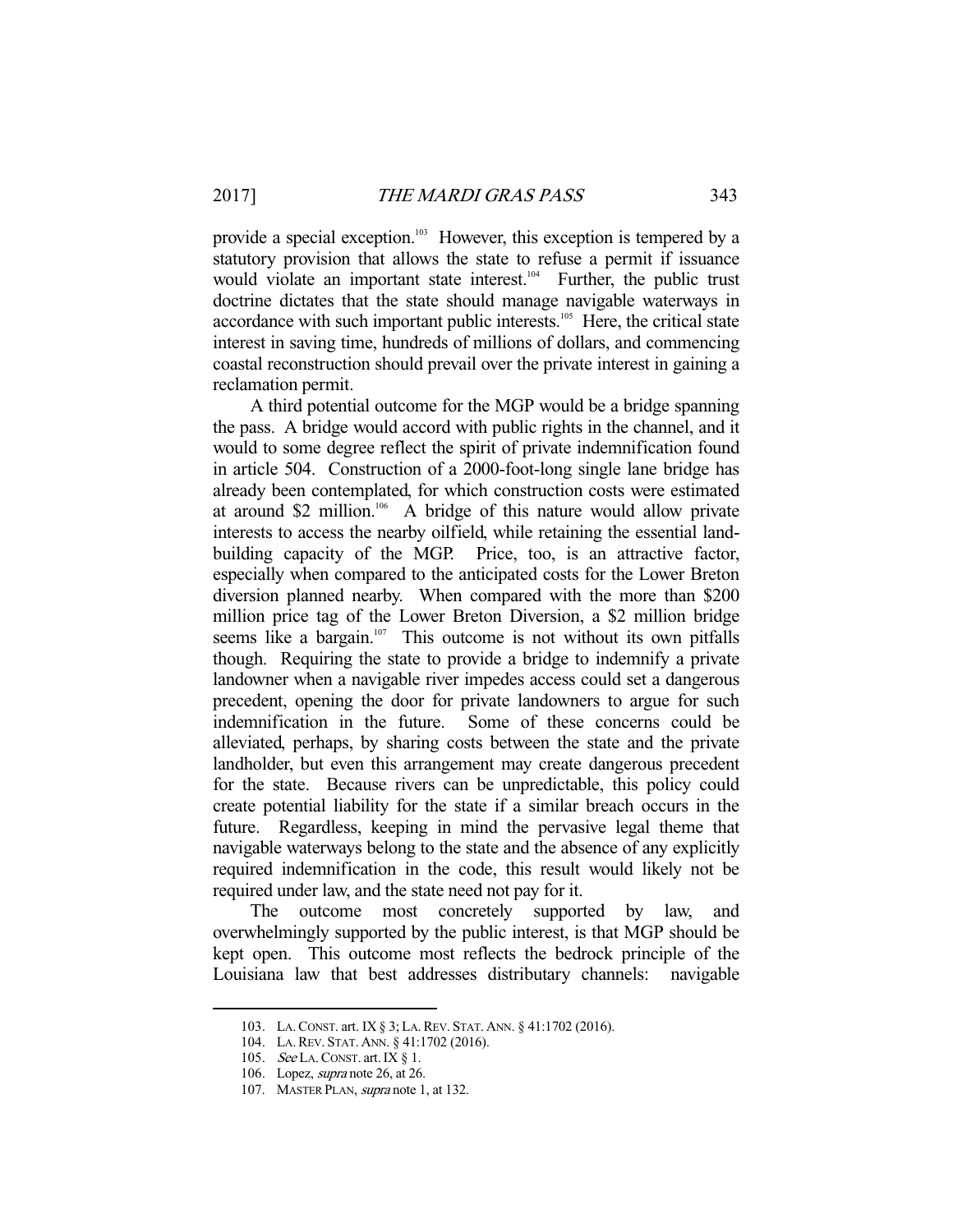waterways are owned by the state as a public thing. While the private landowner may argue for indemnification because some spirit of indemnity exists in similar contexts under the Civil Code, this argument reaches absurd results. One could hardly argue that the landowner should receive part of the Mississippi River bed as article 504 might indicate. In addition, it would be quite difficult to administer indemnification every time a navigable waterway in Louisiana breaches its banks and creates a distributary channel. More persuasively, perhaps even dispositive, the argument for indemnification pales in consideration with the insurmountable public interest in immediately restoring Louisiana's coastline.

 Keeping the MGP open without indemnifying the landowner in some fashion might seem an unjust result at first glance, but a variety of options exist to lessen the burden on the private landowner in this case. For example, private interests can still access their oilfield via existing waterways. In fact, until 2004, oil and gas operators in the area accessed their wells solely by water.<sup>108</sup> Service dockage already exists to provide access to the area.<sup>109</sup> Further, forty-five miles of canals already exist in the Bohemia spillway, twenty-four miles of which were built specifically to access the oil and gas wells.<sup>110</sup> Some private operators in the area even continued to access their wells via water prior to the road's demise.<sup>111</sup> A different alternative would be water access via the Mississippi River. Because MGP is almost certainly a navigable waterway, it is capable of being used for a commercial purpose "over which trade and travel are or may be conducted in the customary modes of trade and travel."<sup>112</sup> Such commerce includes waterborne oil and gas operations. The Mississippi River is a heavily industrialized river, providing plenty of dockage and access for this service route. The existence of these alternatives, which lessen the burden on the private landholder, add further weight to the conclusion that available Louisiana law can create a just result and that public policy should carry the day.

### VI. CONCLUSION

 In the face of a rapidly disappearing coastline, public policy choices should reflect the immense importance of immediately commencing

 <sup>108.</sup> Lopez, supra note 26, at 26.

 <sup>109.</sup> Id.

 <sup>110.</sup> Id.

 <sup>111.</sup> Id.

 <sup>112.</sup> Ramsey River Rd. Prop. Owners Ass'n. v. Reeves, 396 So. 2d 873, 875 (La. 1981) (citing The Daniel Ball, 77 U.S. 557, 563 (1870)).